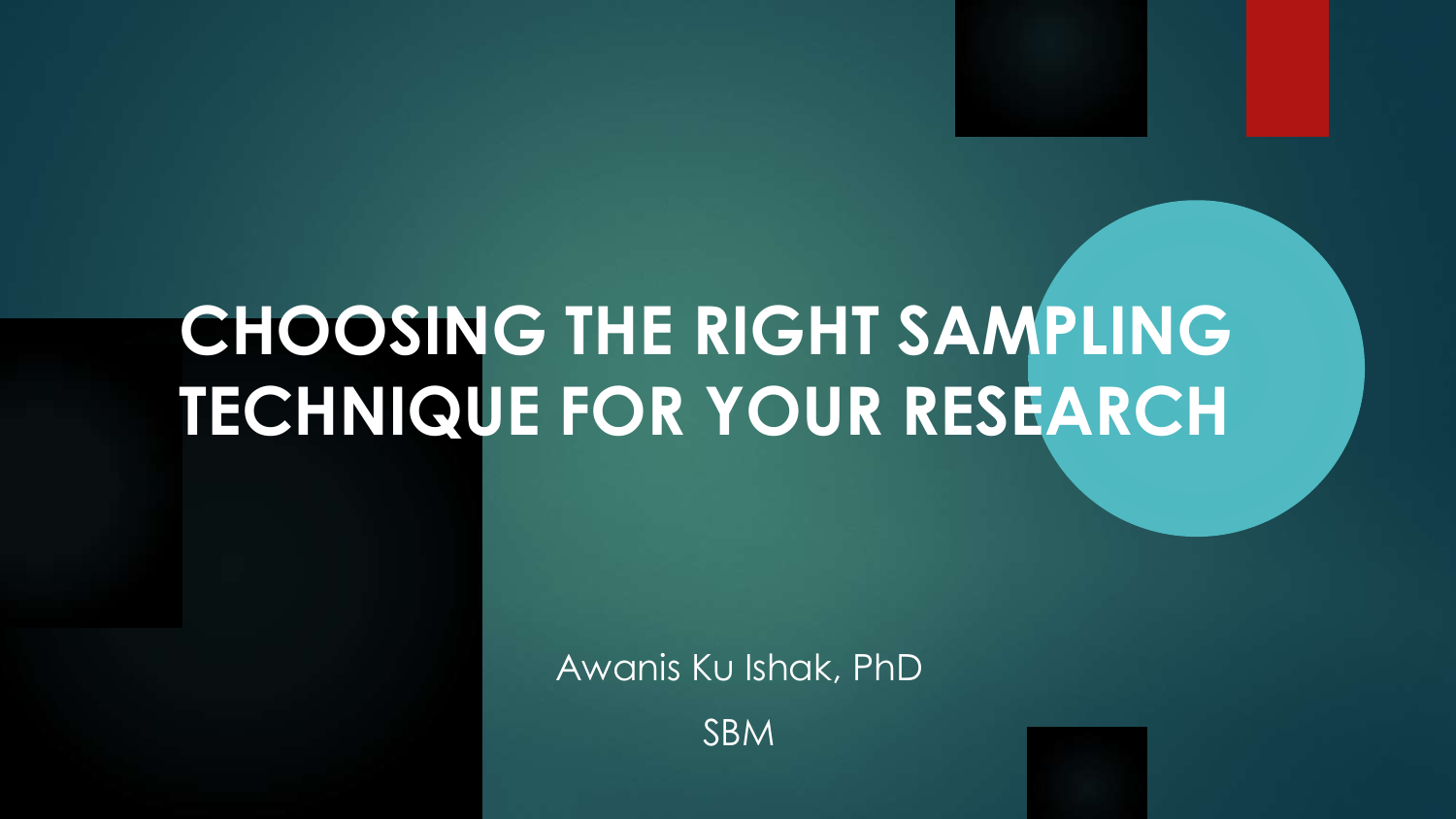#### **Sampling…**

The process of selecting a number of individuals for a study in such a way that the individuals represent the larger group from which they were selected.

#### **Purpose of Sampling**

To gather data about the population in order to make an inference that can be generalized to the population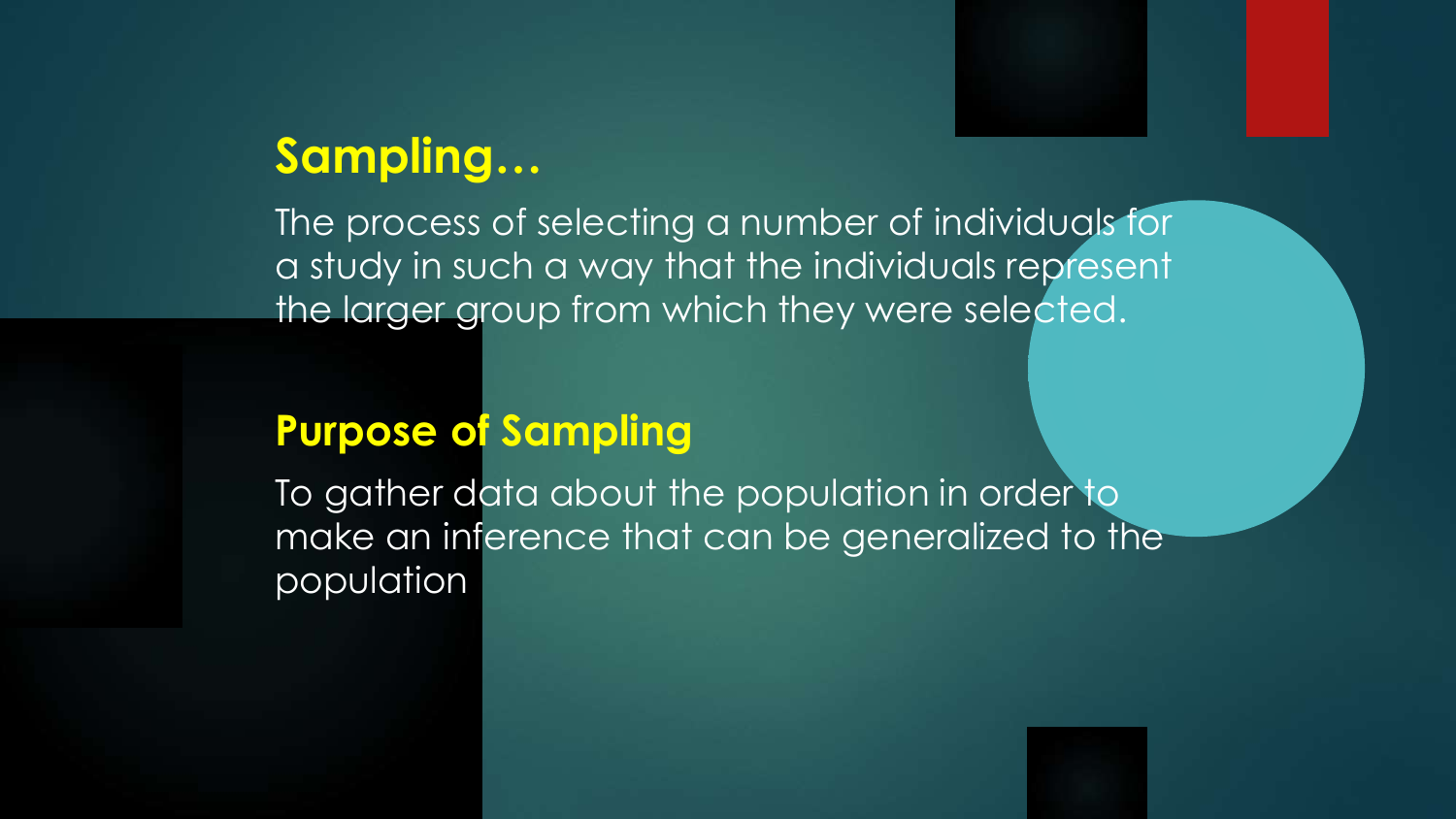**Sample… …the representatives selected for a study whose characteristics exemplify the larger group from which they were selected**

**Population …the larger group from which individuals are selected to participate in a study**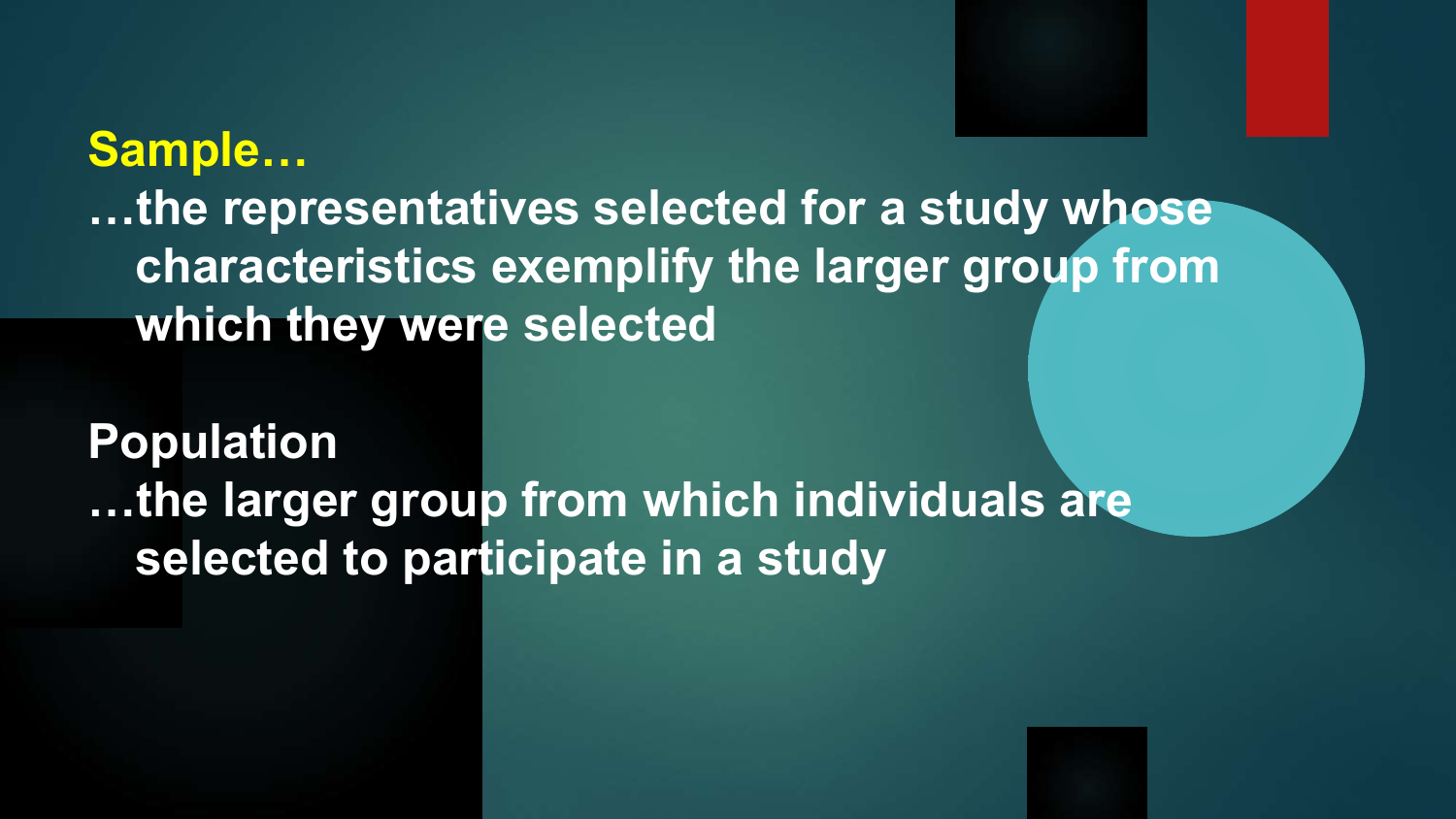## **Define the Target Population**

**The target population is the collection of elements or objects that possess the information sought by the researcher and about which inferences are to be made.** 

**The target population should be defined in terms of elements, sampling units, extent, and time.**

- **An element is the object about which or from which the information is desired, e.g., the respondent.**
- **A sampling unit is an element, or a unit containing the element, that is available for selection at some stage of the sampling process.**
- **Extent refers to the geographical boundaries.**
- **Time is the time period under consideration.**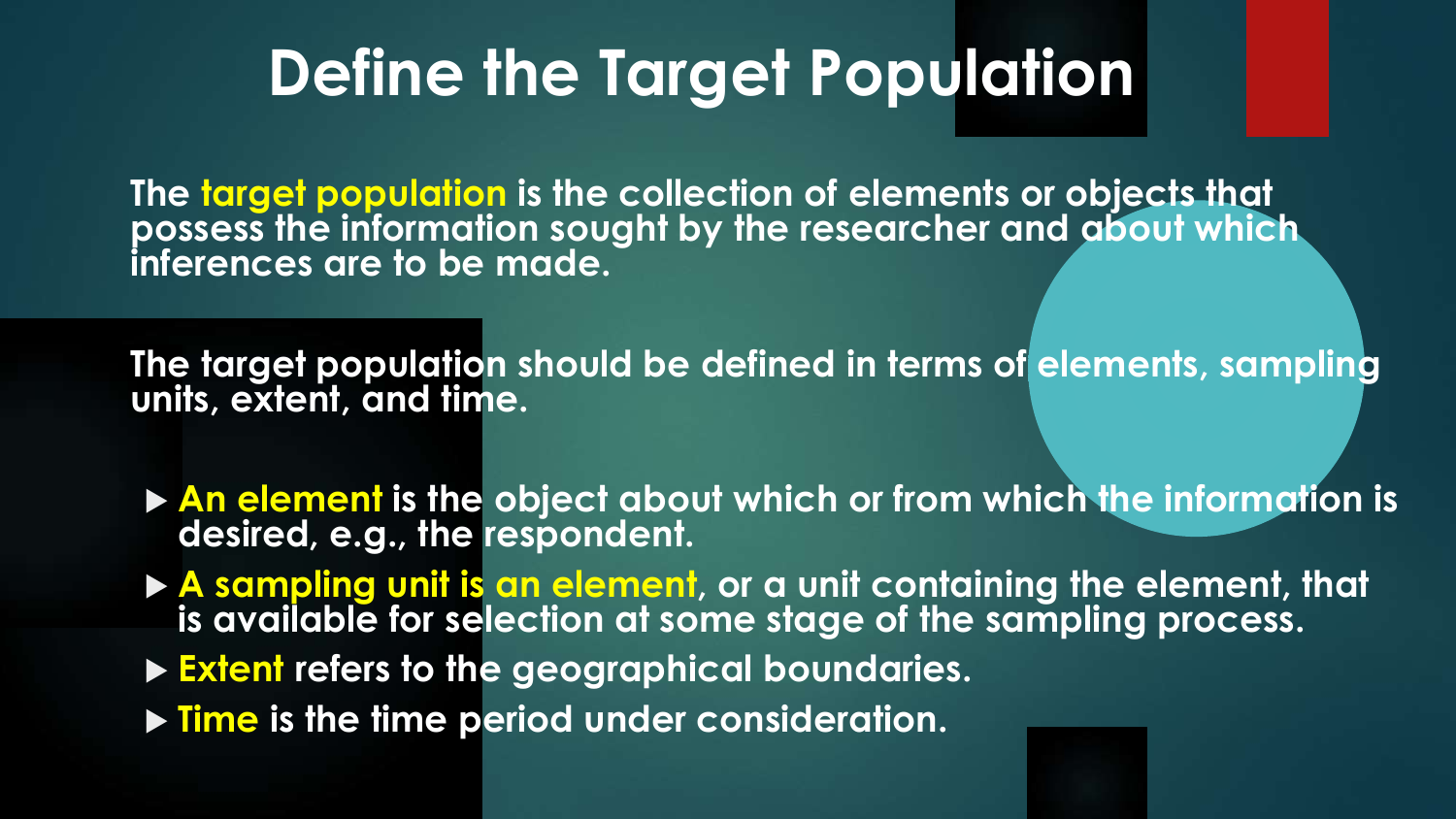# **Define the Target Population**

**Important factors in determining target population and sample size :**

- **the importance of the decision**
- **the nature of the research**
- **the number of variables**
- **the nature of the analysis**
- **sample sizes used in similar studies**
- **incidence rates**
- **completion rates**
- **resource constraints**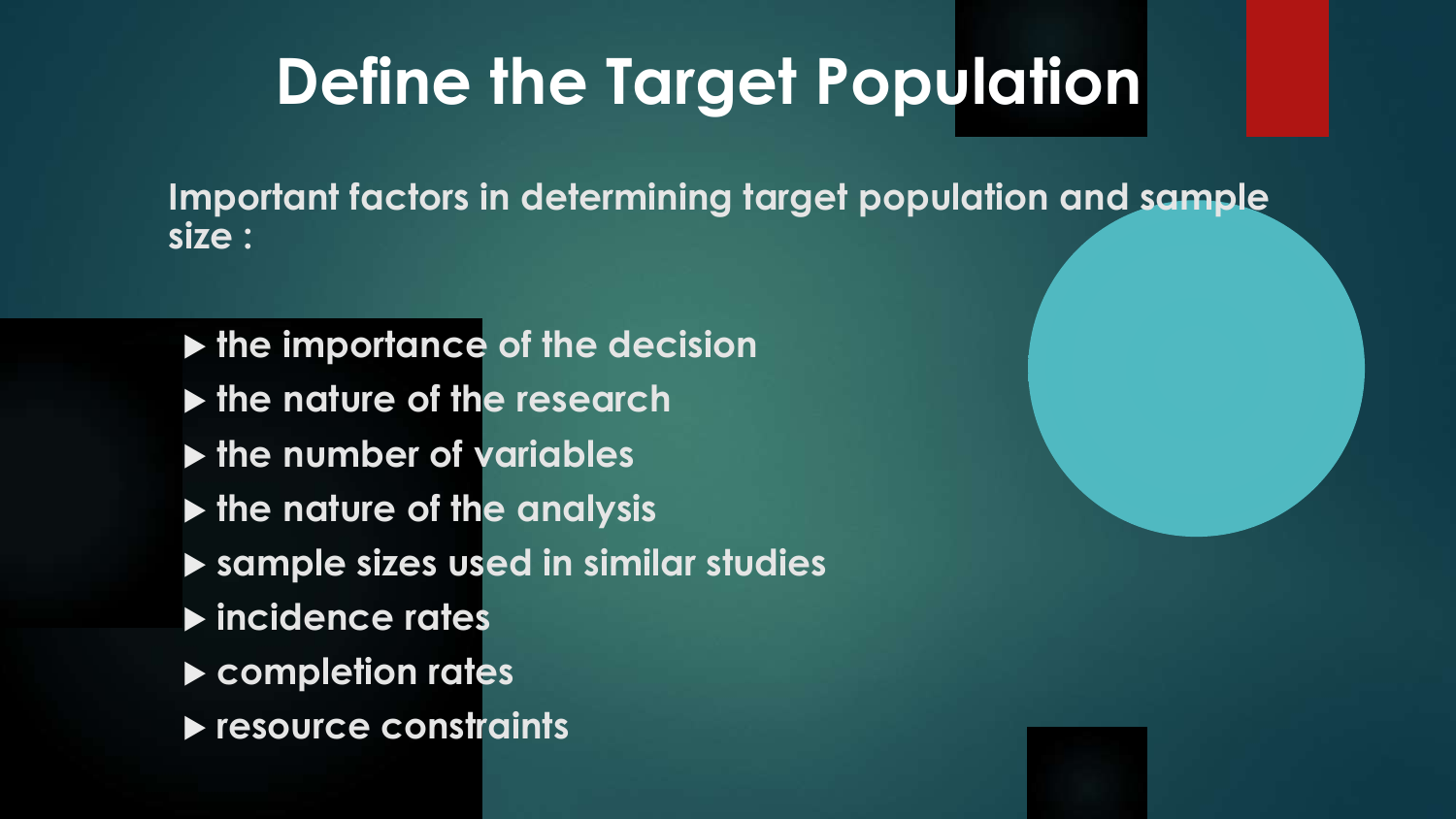## **The sampling process…**

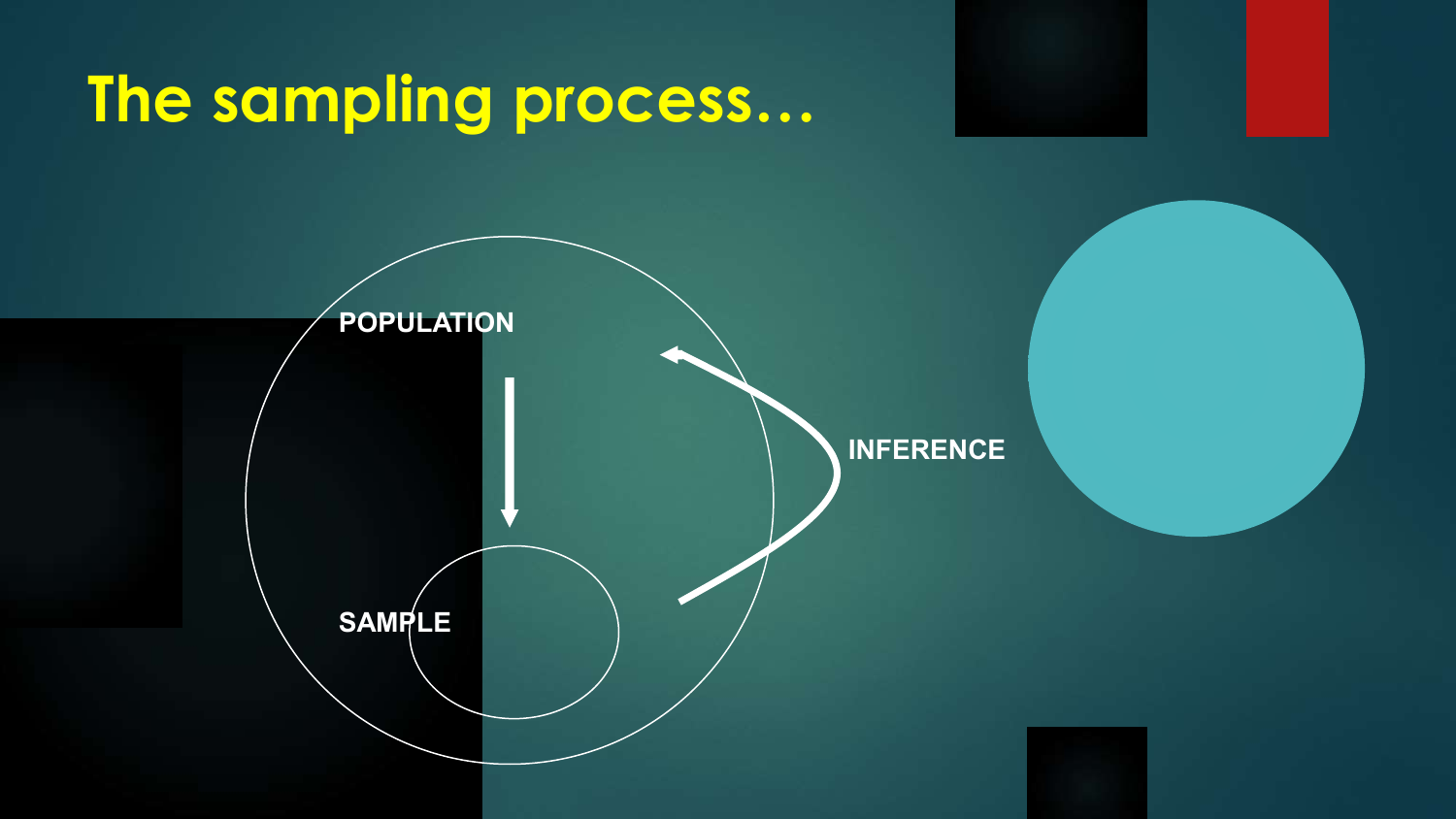# **Regarding the sample…**

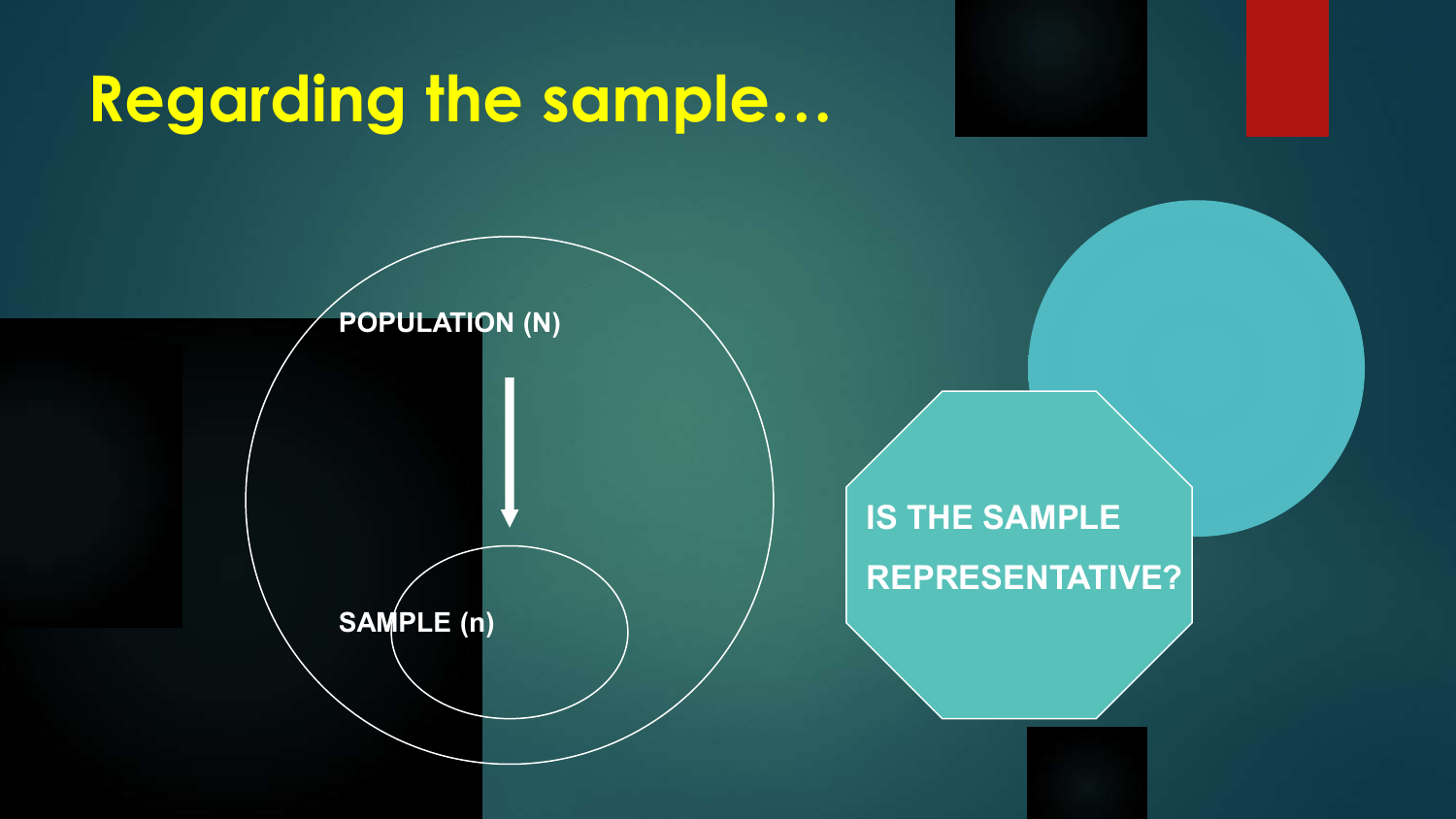## **Regarding the inference…**

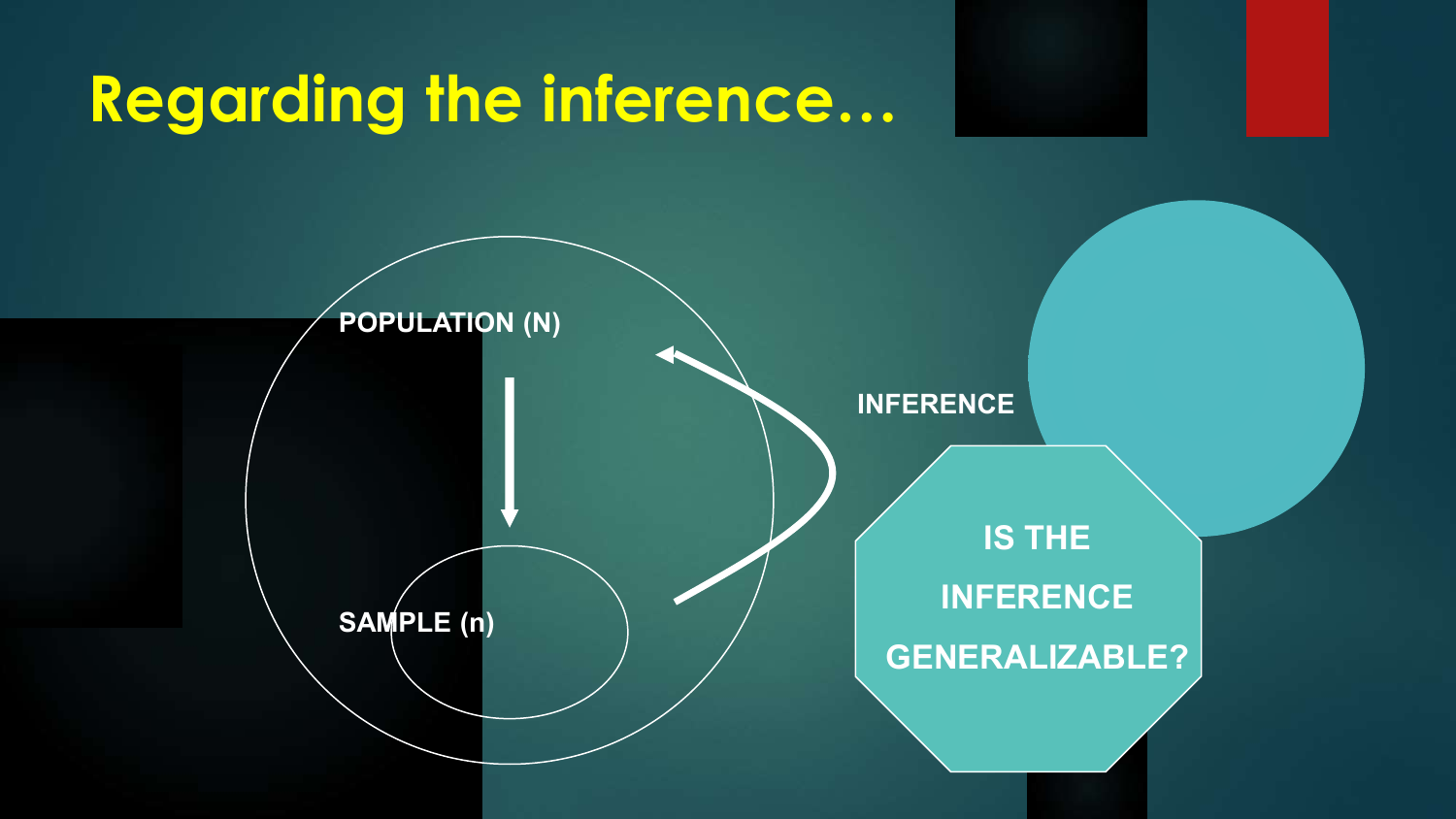### **Mistakes to be conscious of...**

**2. Sampling bias 1. Sampling error**

> **…which threaten to render a study's findings invalid**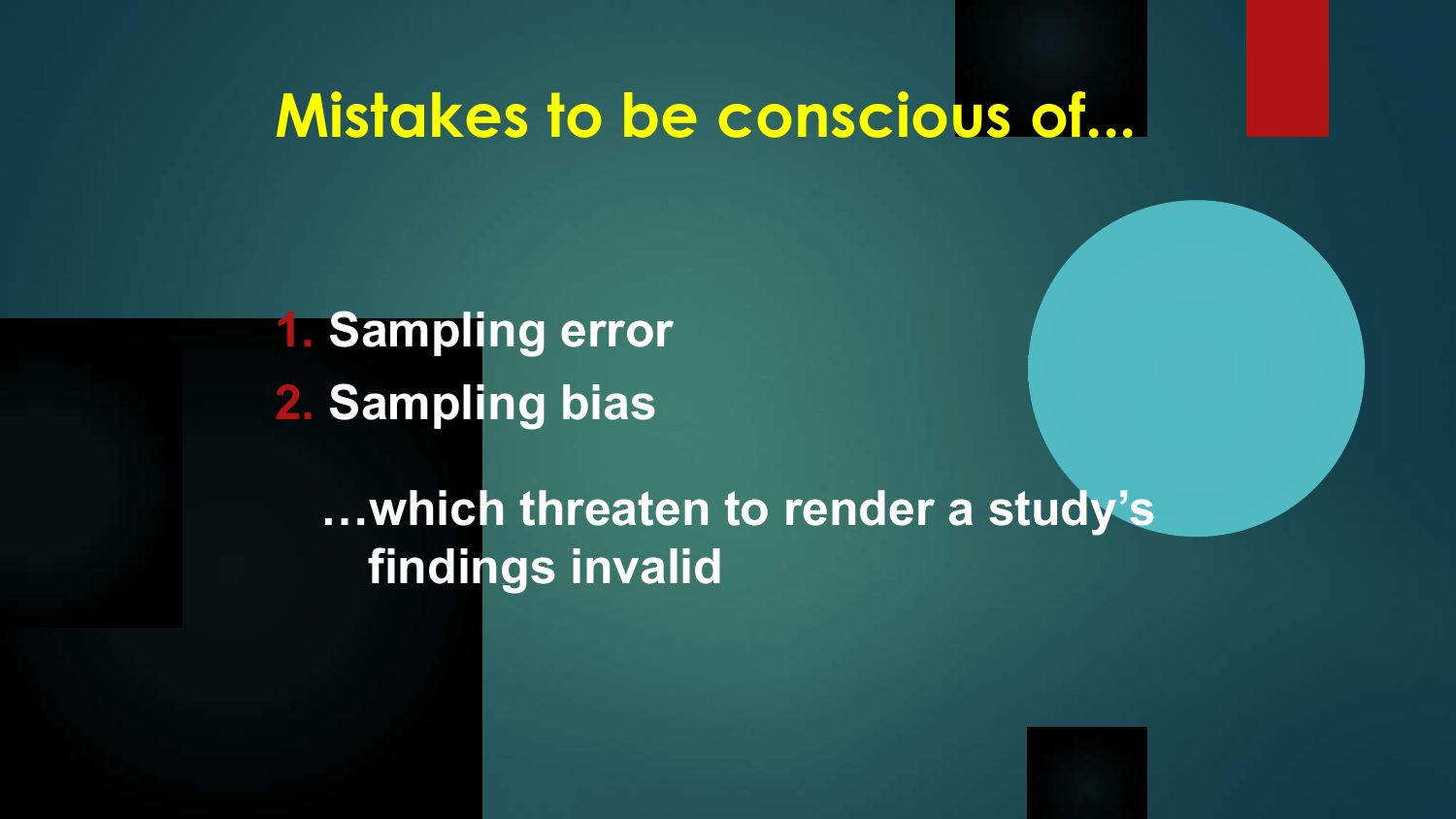#### **Sampling error…**

**…the chance and random variation in variables that occurs when any sample is selected from the population …sampling error is to be expected**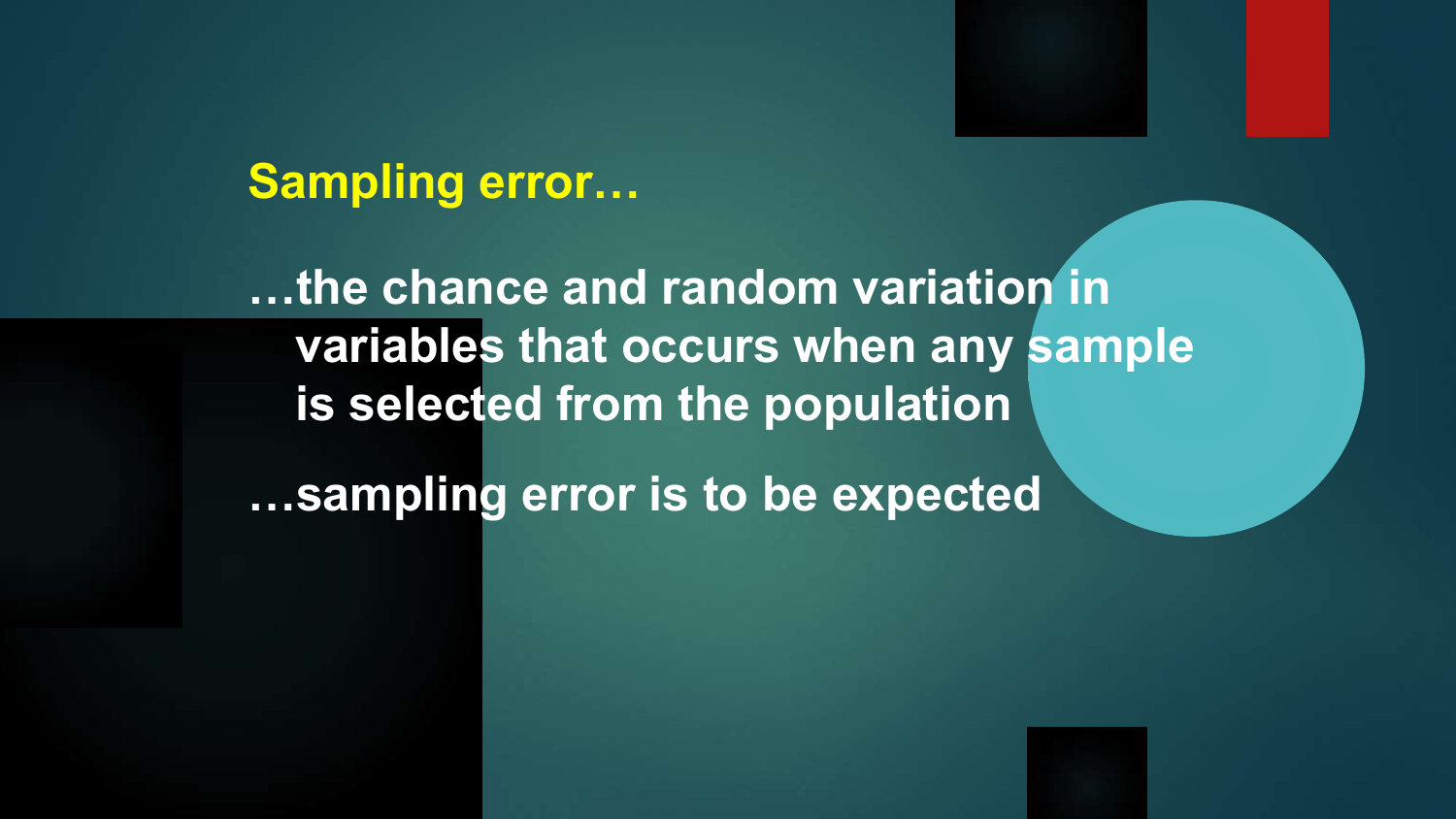#### **Sampling bias…**

**…nonrandom differences, generally the fault of the researcher, which cause the sample is over-represent individuals or groups within the population and which lead to invalid findings**

**…sources of sampling bias include the use of volunteers and available groups**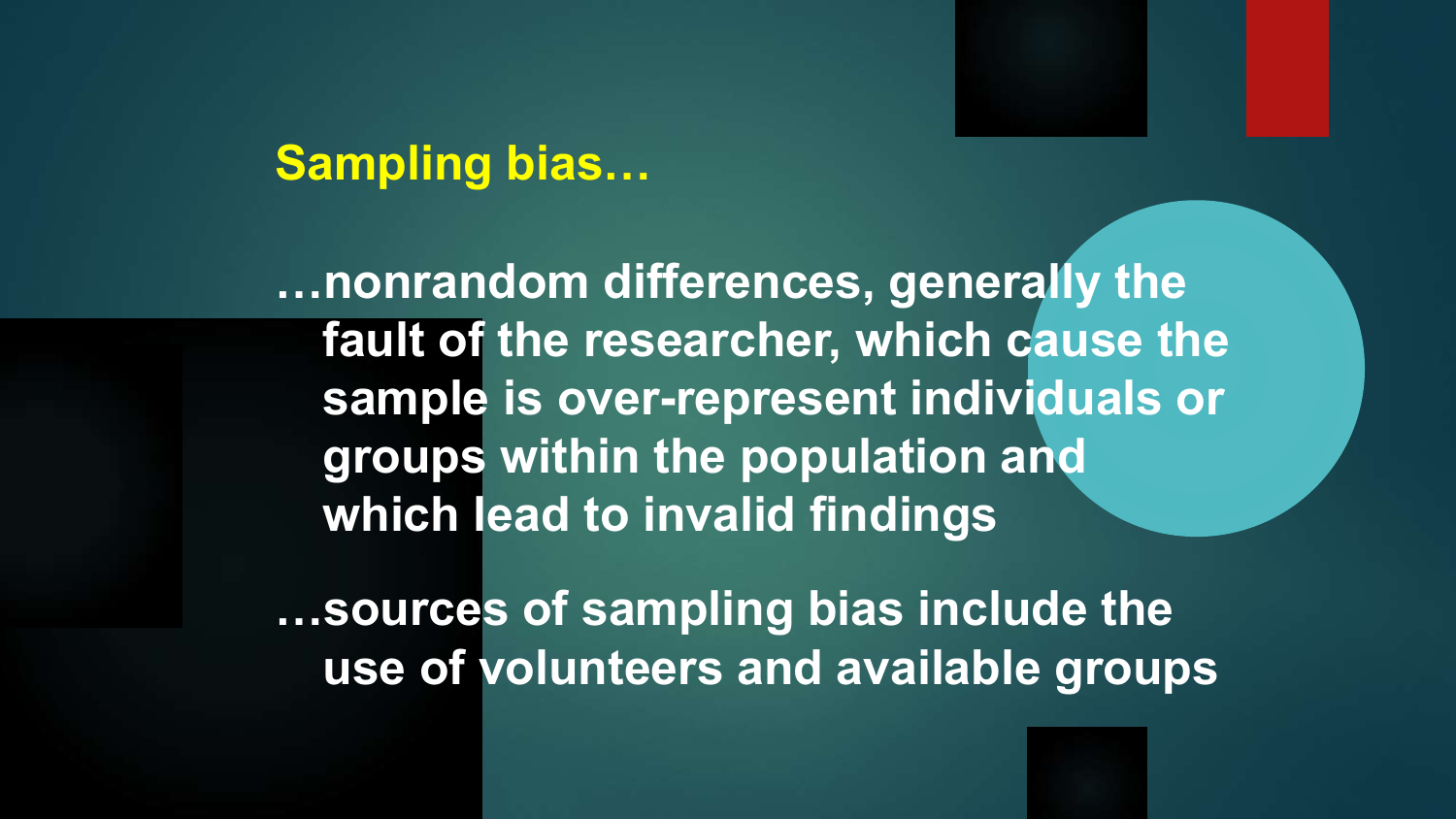### **Control for sampling bias and error...**

 **Be aware of the sources of sampling bias and identify how to avoid it.**

 **Decide whether the bias is so severe that the results of the study will be seriously affected**

**In the final report, document awareness of bias, rationale for proceeding, and potential effects**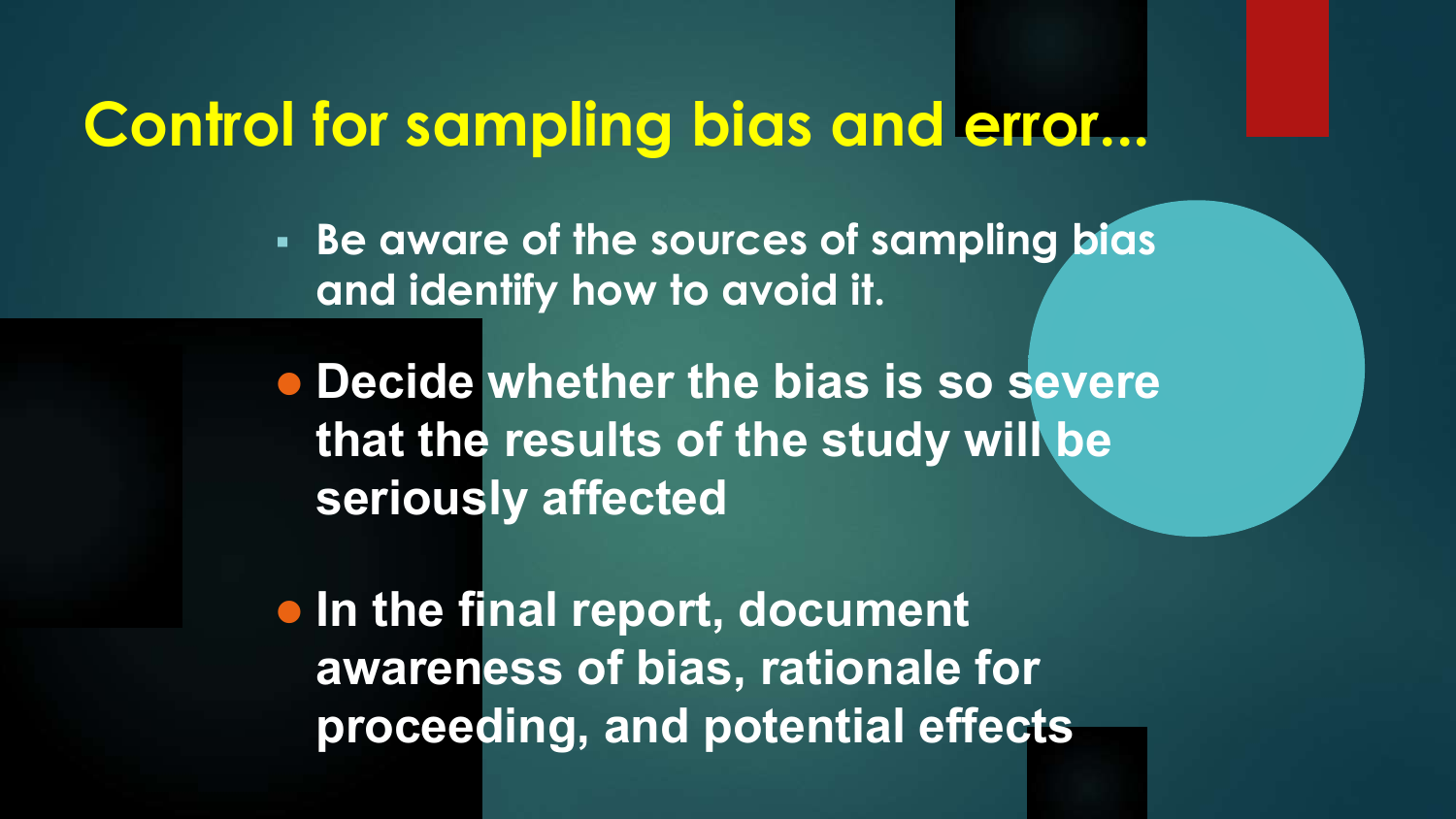#### **SAMPLING DESIGN**

**Stage One**: Decide whether you need a sample, or whether it is possible to have the whole population.

**Stage Two:** Identify the population, its important features (the sampling frame) and its size. **Stage Three:** Identify the kind of sampling strategy you require (e.g. which variant of probability, non-probability, or mixed methods sample you require).

**Stage Four:** Ensure that access to the sample is guaranteed. If not, be prepared to modify the sampling strategy.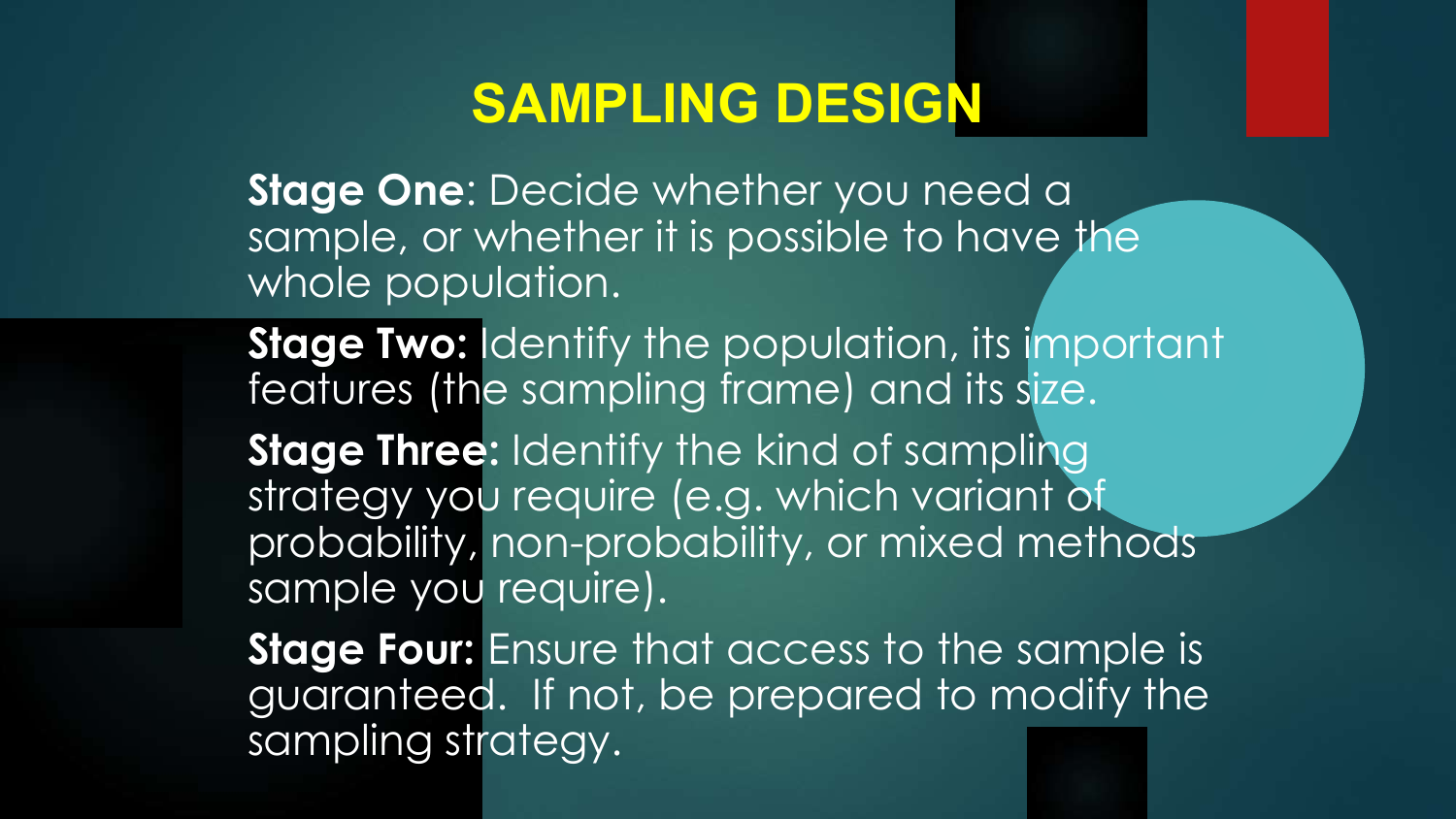**Stage Five:** For probability sampling, identify the confidence level and confidence intervals that you require. For non-probability sampling, identify the people whom you require in the sample. **Stage Six: Calculate the numbers required in the** sample, allowing for non-response, incomplete or spoiled responses, attrition and sample mortality.

**Stage Seven:** Decide how to gain and manage access and contact.

**Stage Eight:** Be prepared to weight (adjust) the data, once collected.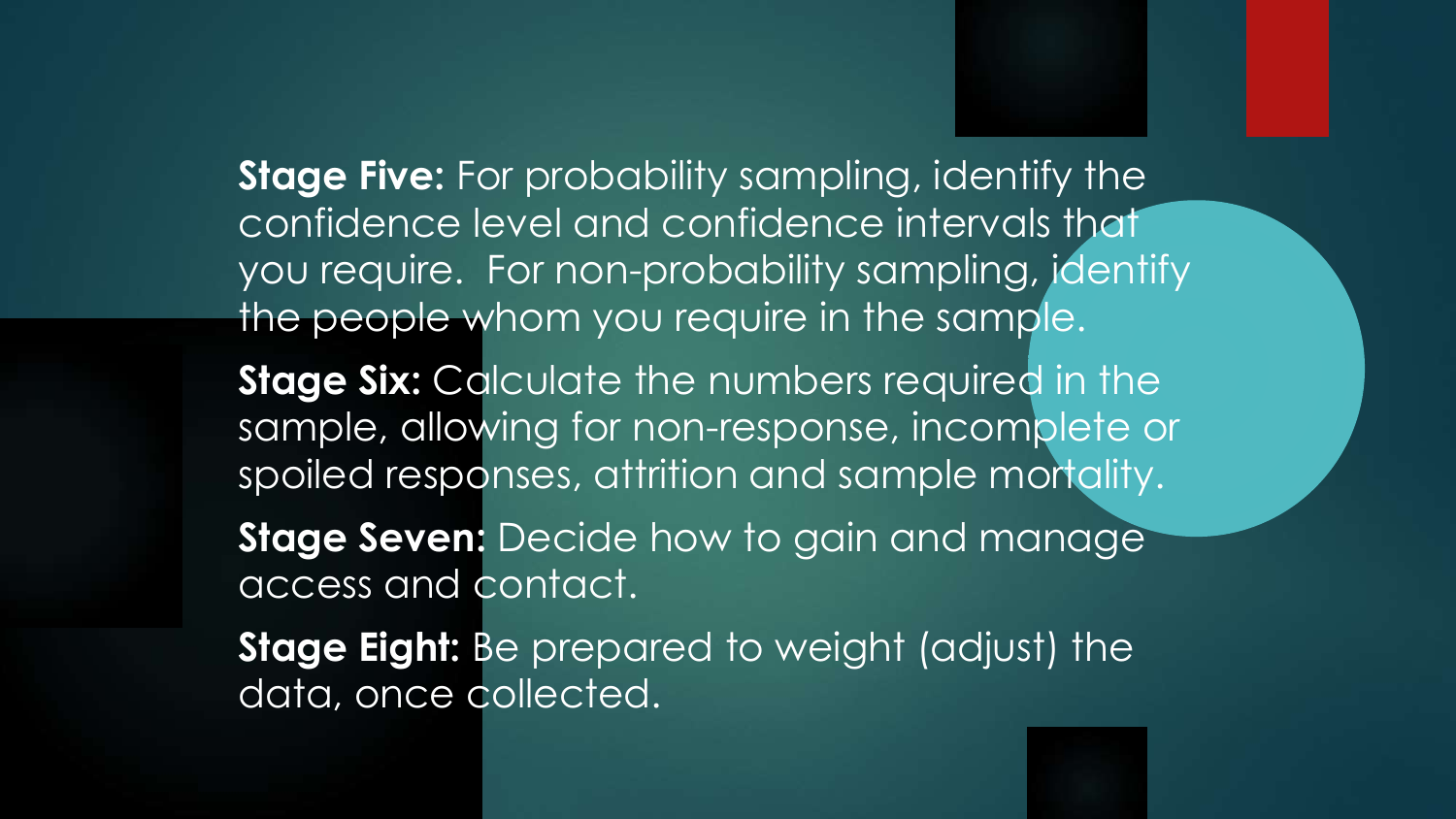### **Determine the sample size...**

**The size of the sample influences both the** representativeness of the sample and the statistical analysis of the data

**…larger samples are more likely to detect a difference between different groups**

**…smaller samples are more likely not to be representative**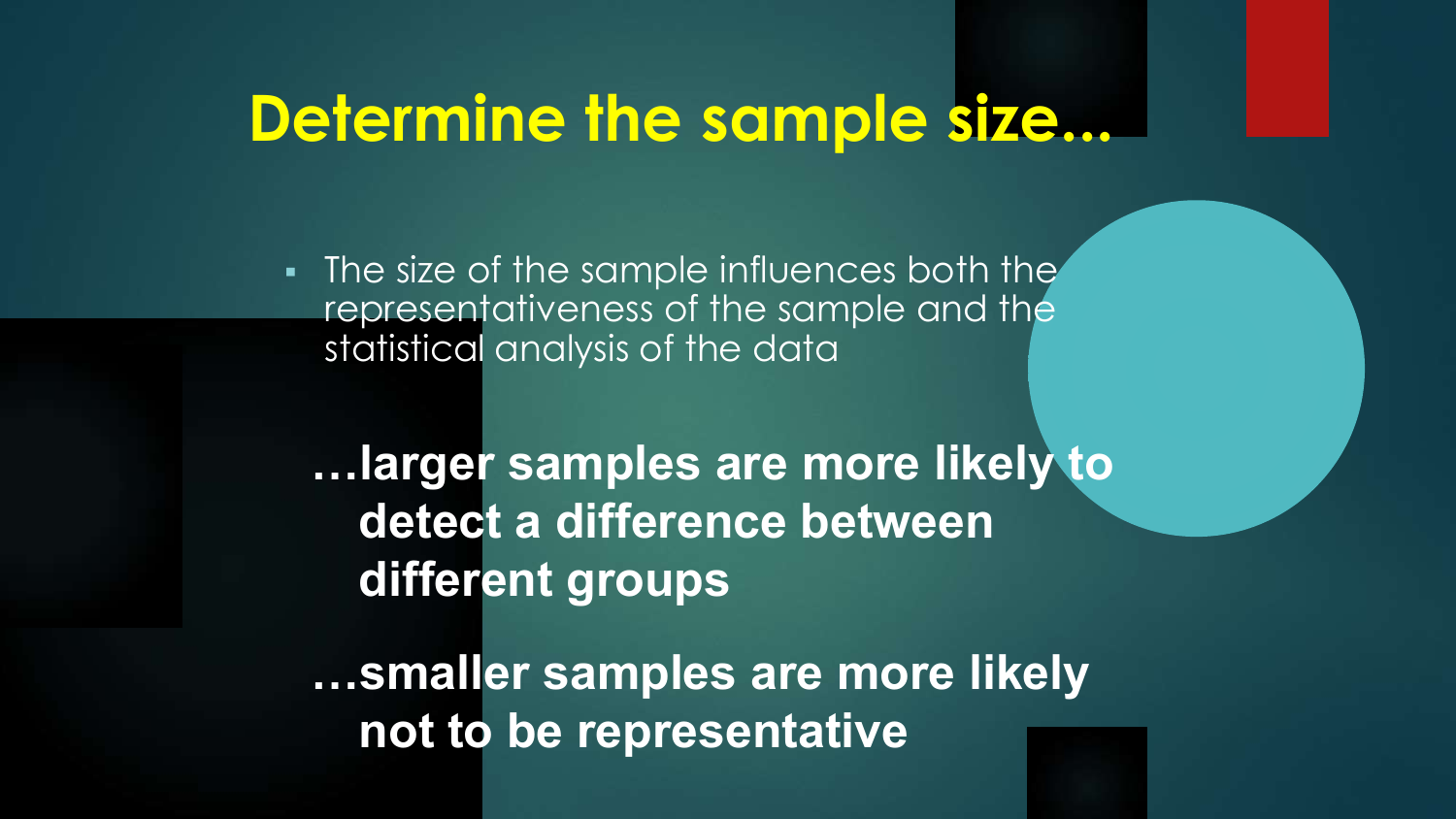## **Rules of thumb for determining the sample size...**

**1. The larger the population size, the smaller the percentage of the population required to get a representative sample**

**2. For smaller samples (N ‹ 100), there is little point in sampling. Survey the entire population.**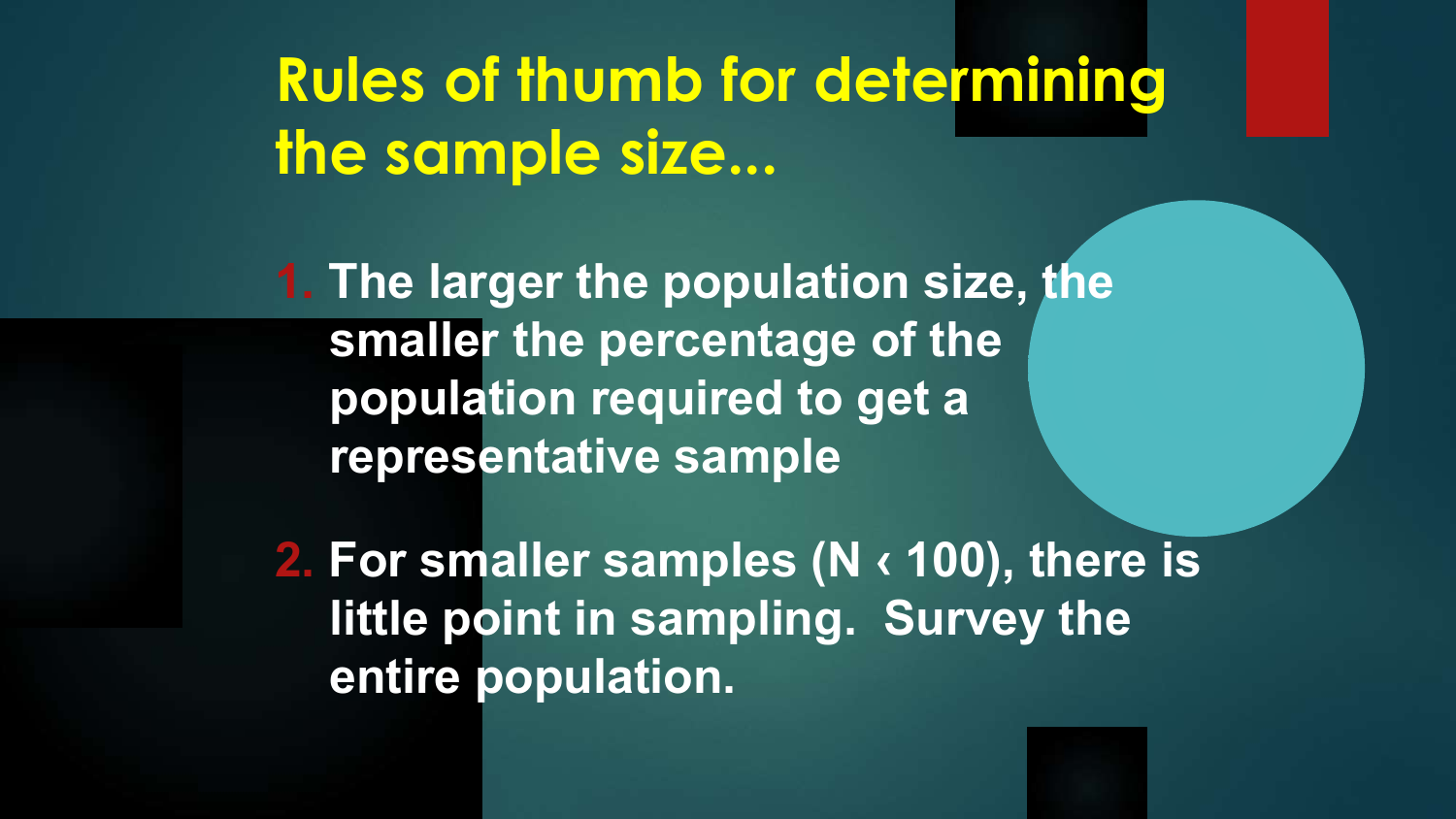**3. If the population size is around 500 (give or take 100), 50% should be sampled.**

**4. If the population size is around 1500, 20% should be sampled.**

**5. Beyond a certain point (N = 5000), the population size is almost irrelevant and a sample size of 400 may be adequate.**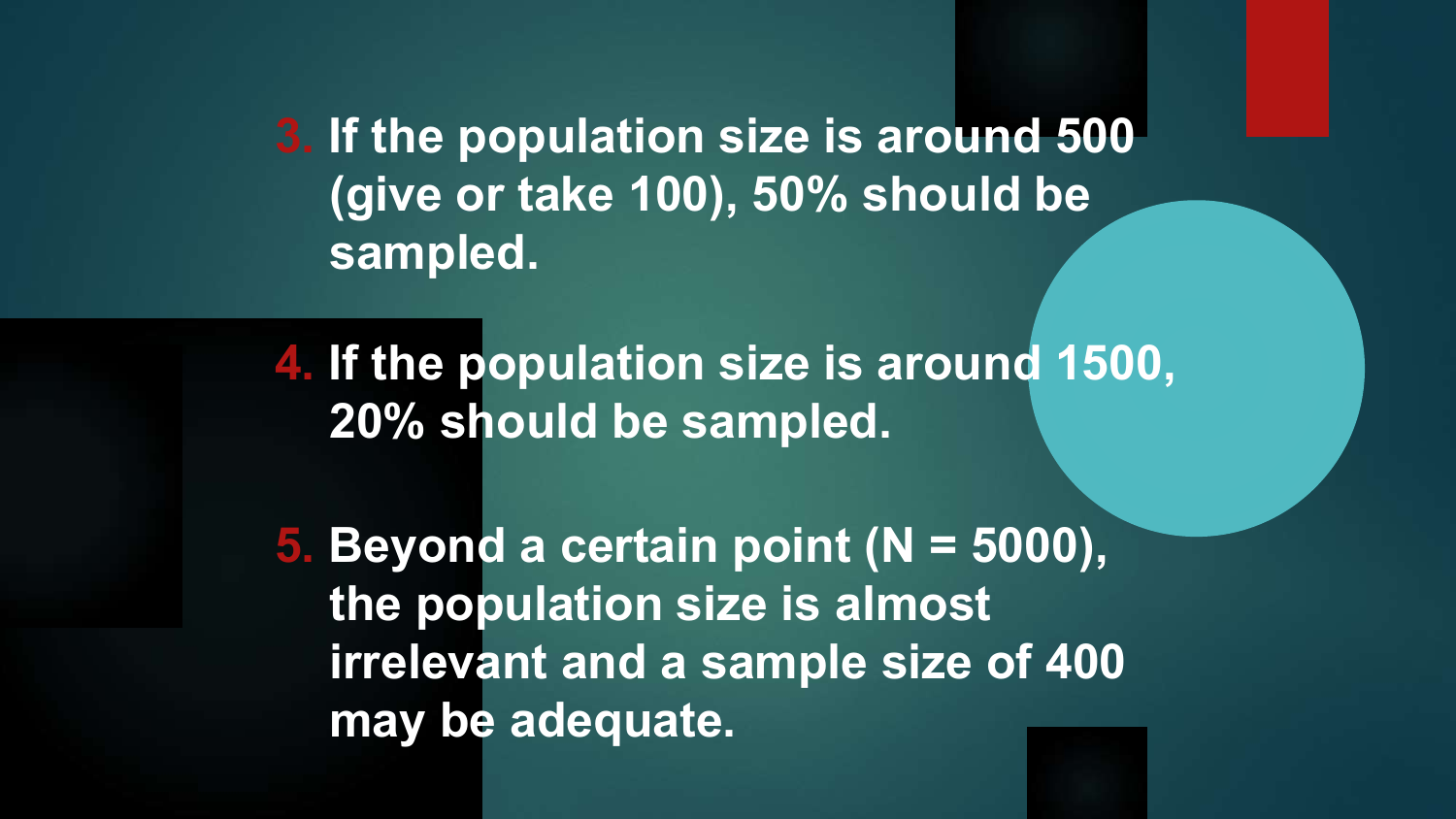### HOW LARGE MUST MY SAMPLE BE?

It all depends on:

- **The research purposes, questions and design;**
- **The population size;**
- **The confidence level and confidence interval required;**
- **The likely response rate;**
- The accuracy required (the smallest sampling error sought);
- **The kinds of variables to be used (categorical, continuous);**
- **The statistics to be used;**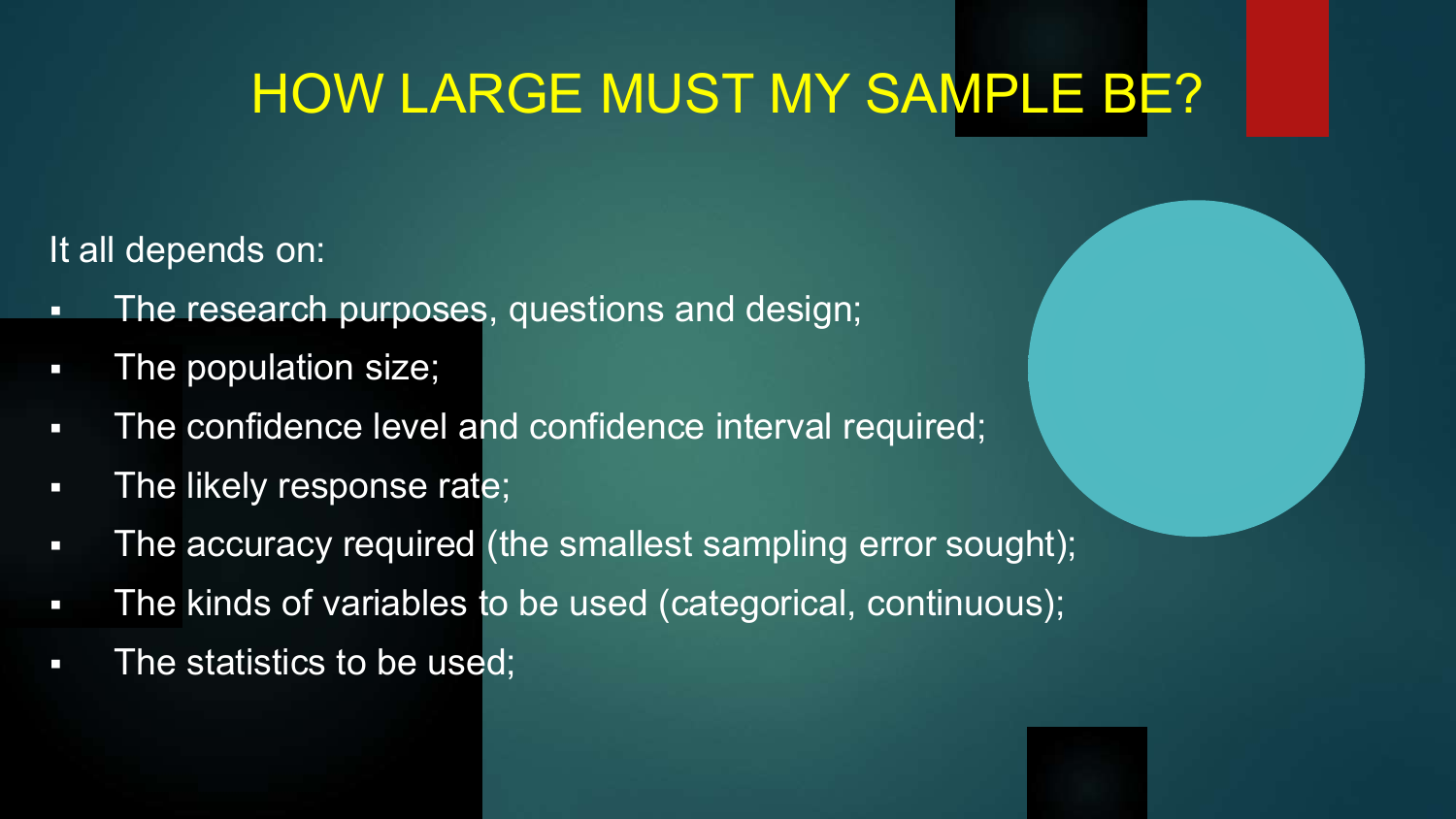### HOW LARGE MUST MY SAMPLE BE?

- **The number of strata required;**
- **The number of variables included in the study;**
- **The variability of the factor under study;**
- **The kind(s) of sample;**
- **The representativeness of the sample;**
- **The allowances to be made for attrition and non-response;**
- **The need to keep proportionality in a proportionate sample;**
- The kind of research that is being undertaken (qualitative/quantitative/mixed methods).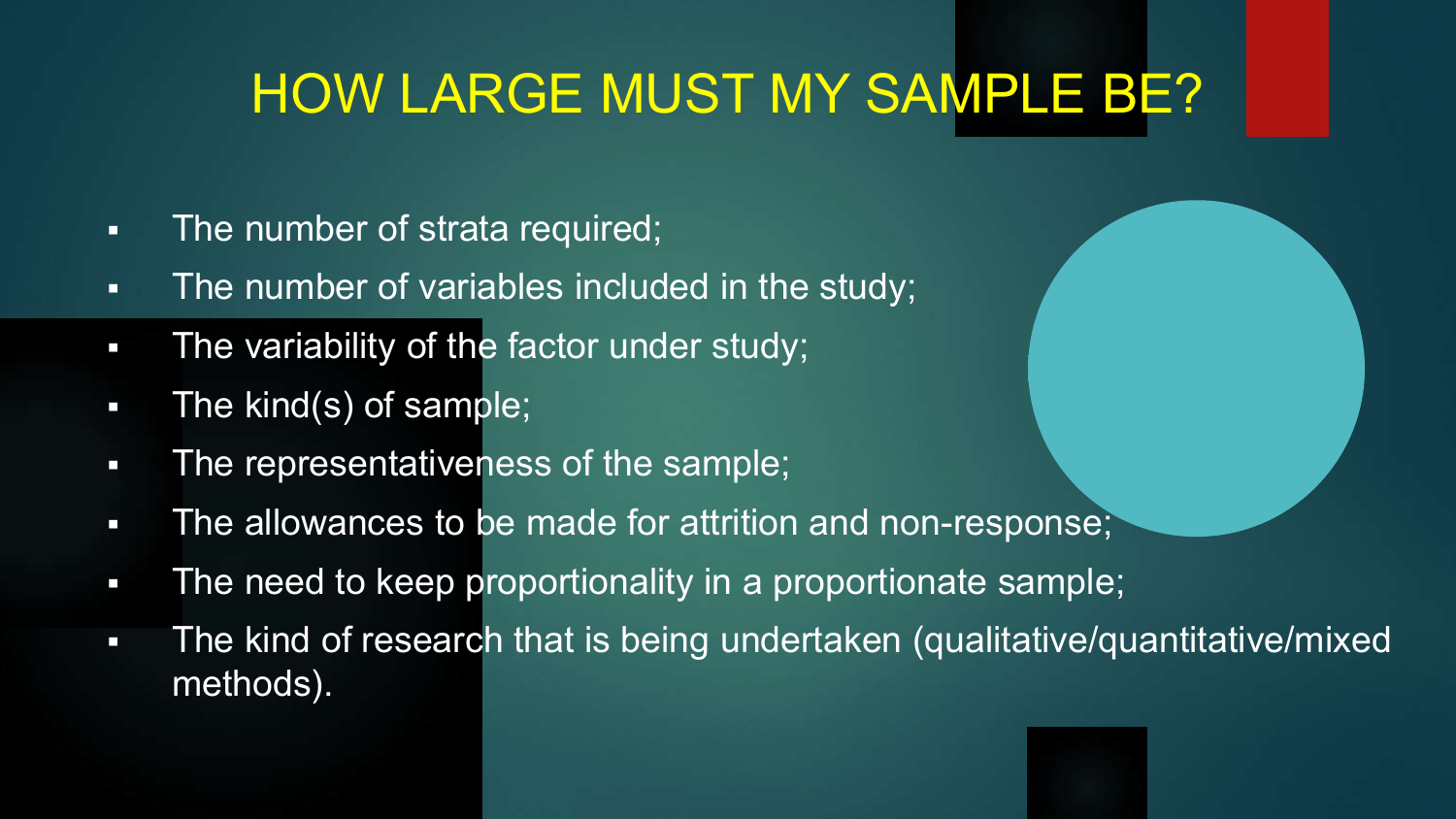#### SAMPLE SIZE

Large samples are preferable when:

- $\triangleright$  there are many variables;
- ▶ only small differences or small relationships are expected or predicted;
- $\triangleright$  the sample will be broken down into subgroups;
- $\triangleright$  the sample is heterogeneous in terms of the variables under study;
- $\blacktriangleright$  reliable measures of the dependent variable are unavailable.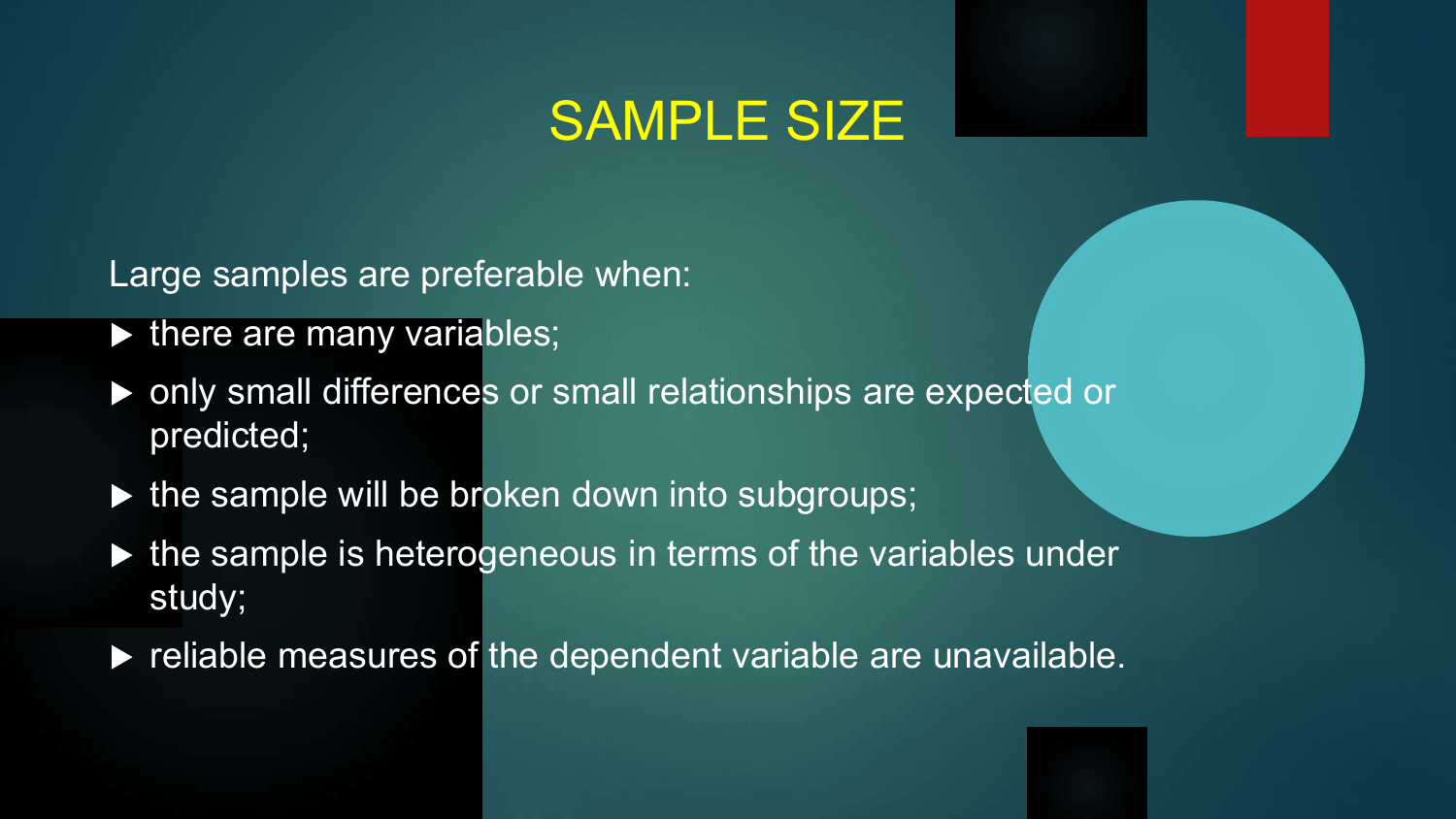#### SAMPLE SIZE

- ▶ Ensure a sufficiently large sample for each variable.
- ▶ Samples in qualitative research must be large enough to generate 'thick' descriptions'.
- ▶ A large sample does not guarantee representativeness; representativeness depends on the **sampling strategy**.
- $\triangleright$  Sample size also depends on the heterogeneity or homogeneity of the population: if it is highly homogeneous then a smaller sample may be possible.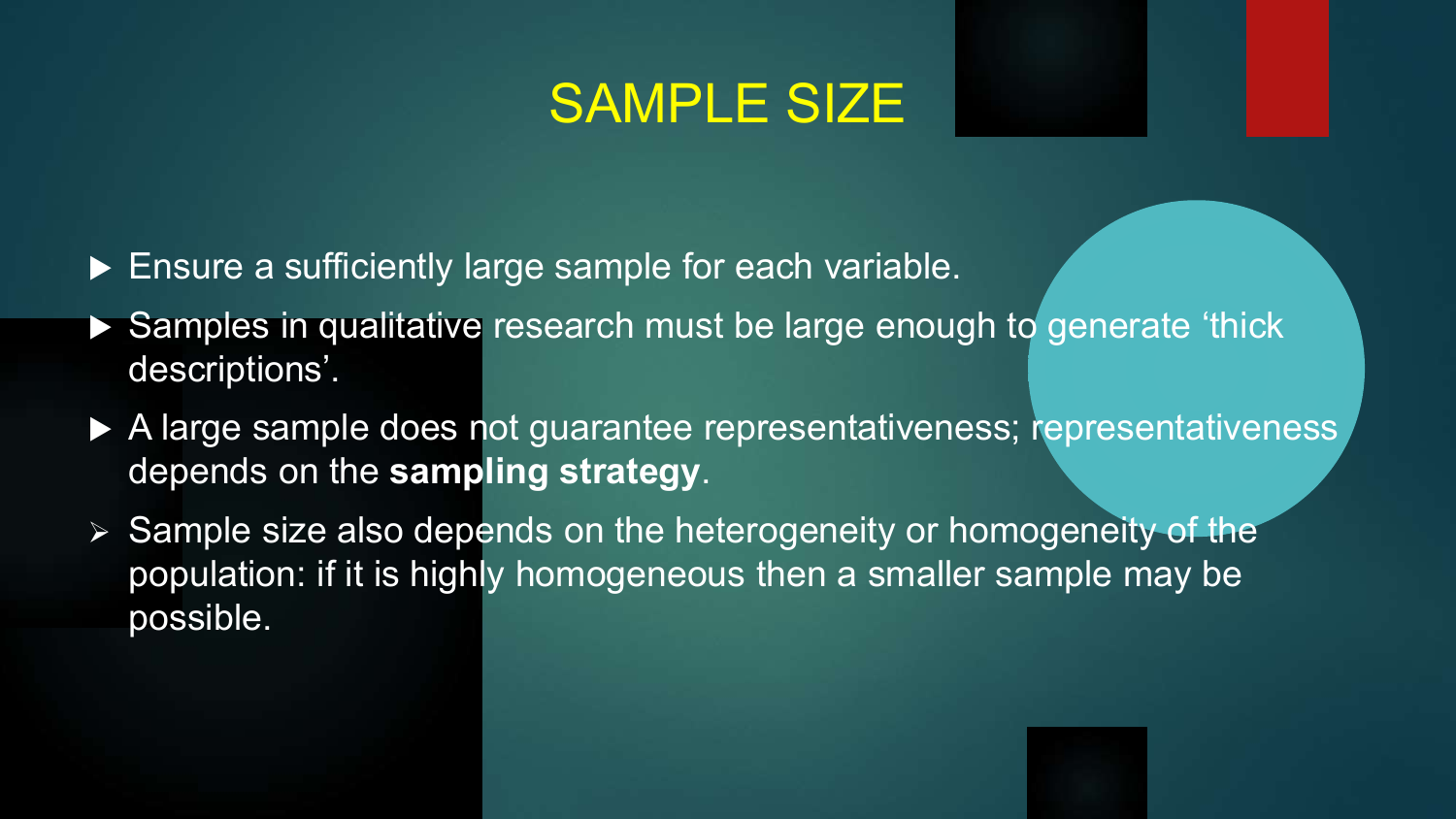#### SAMPLE SIZE

- Sample size depends on the style of research (e.g. surveys may require large samples, ethnographies may require smaller samples).
- Sample size depends on the numbers of variables to be used, the kinds of variables, and the statistics to be calculated.
- ▶ Sample size depends on the scales being used in measurement (the larger the scale, the larger the sample).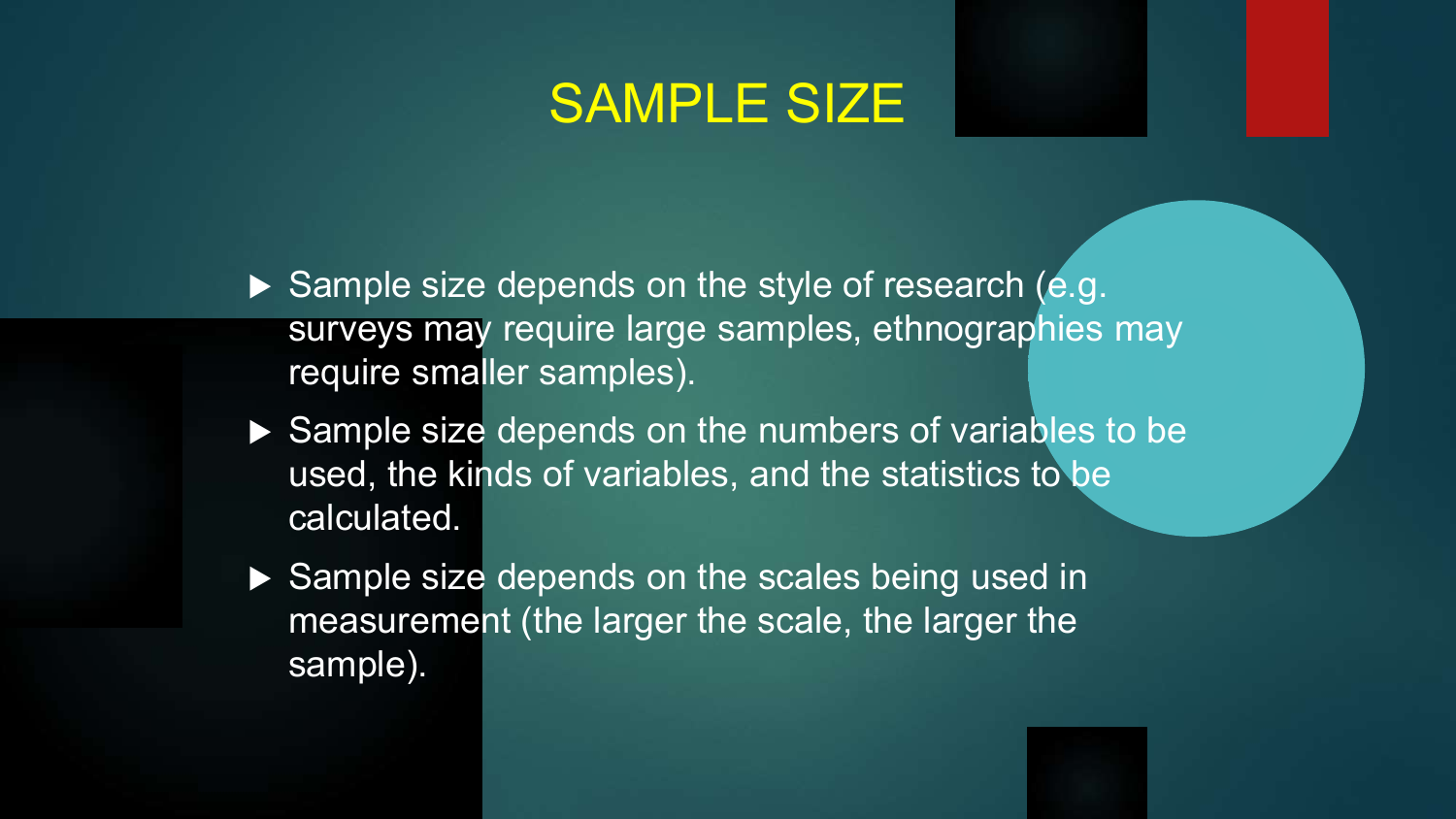### **Select the sample...**

A process by which the researcher attempts to ensure that the sample is representative of the population from which it is to be selected

**…requires identifying the sampling method that will be used**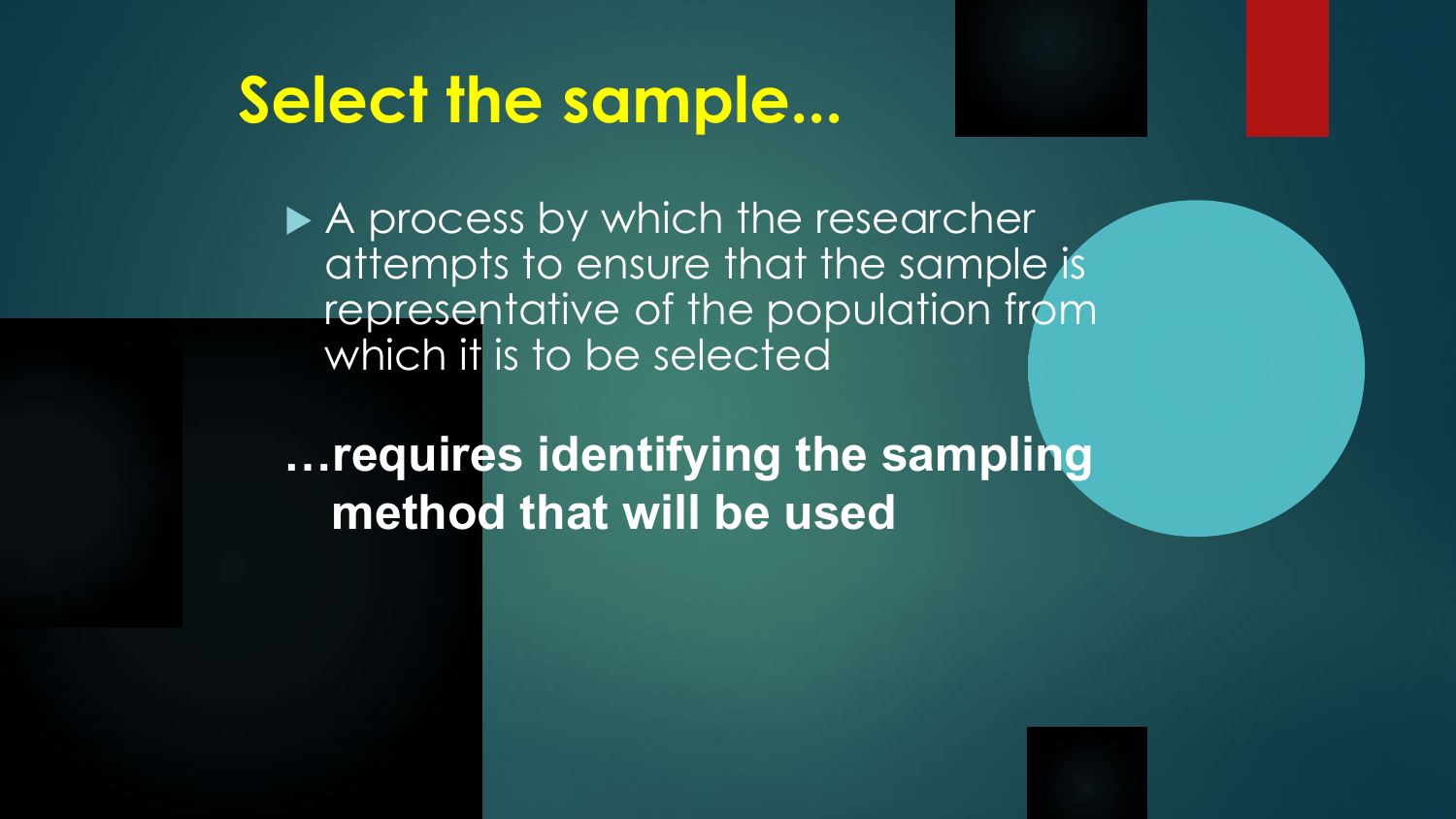#### SAMPLING ERROR OF THE SAMPLE

- ▶ Sampling error is the difference between the sample mean and the population mean, due to the chance selection of individuals.
- ▶ Sampling error reduces as the sample size increases.
- ▶ Samples of >25 usually yield a normal sampling distribution of the mean.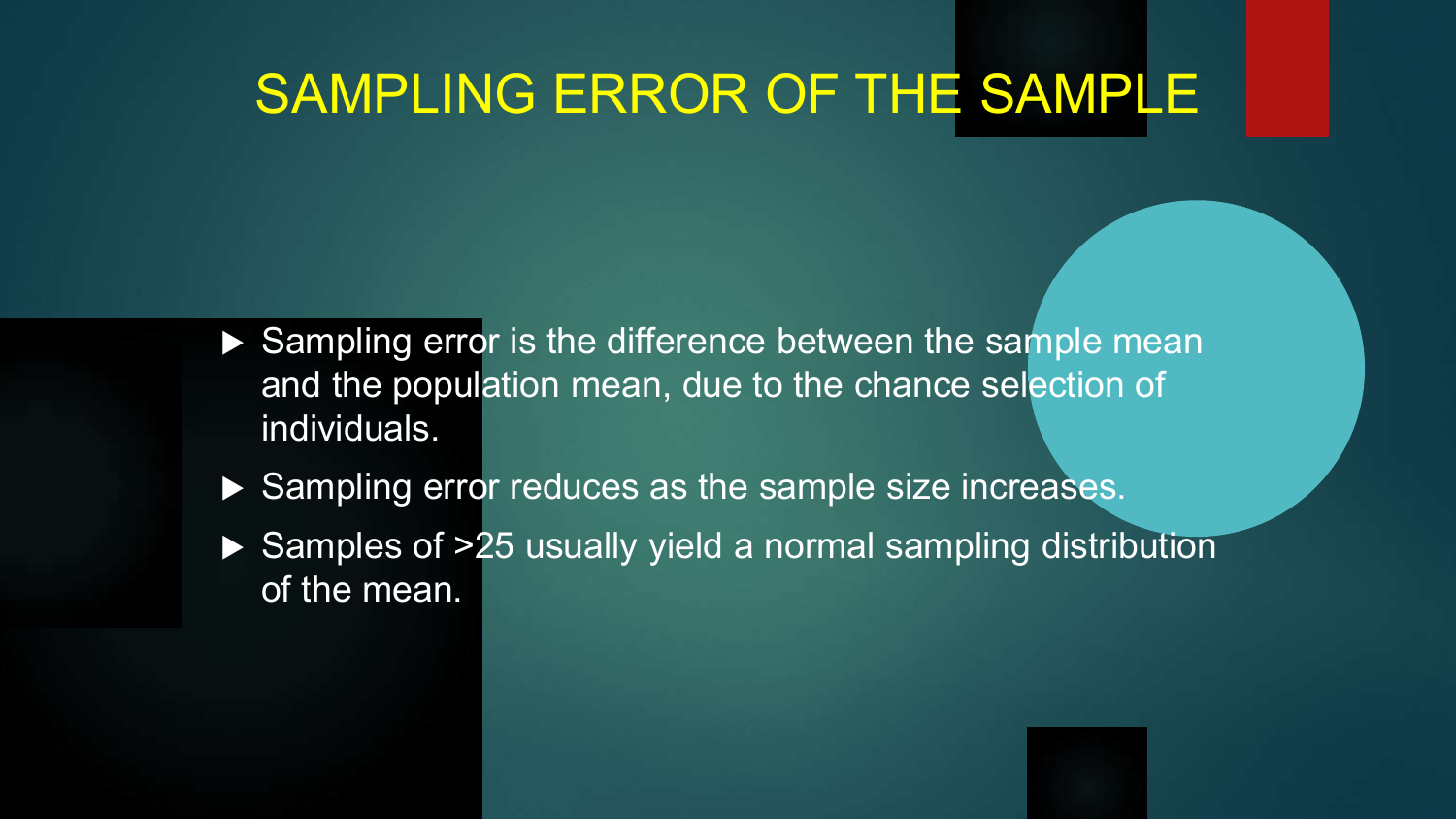#### SAMPLING ERROR

Sample size depends on the margin of error and the confidence levels that the researcher is prepared to tolerate.

Distribution of sample means showing the spread of a selection of sample means around the population mean

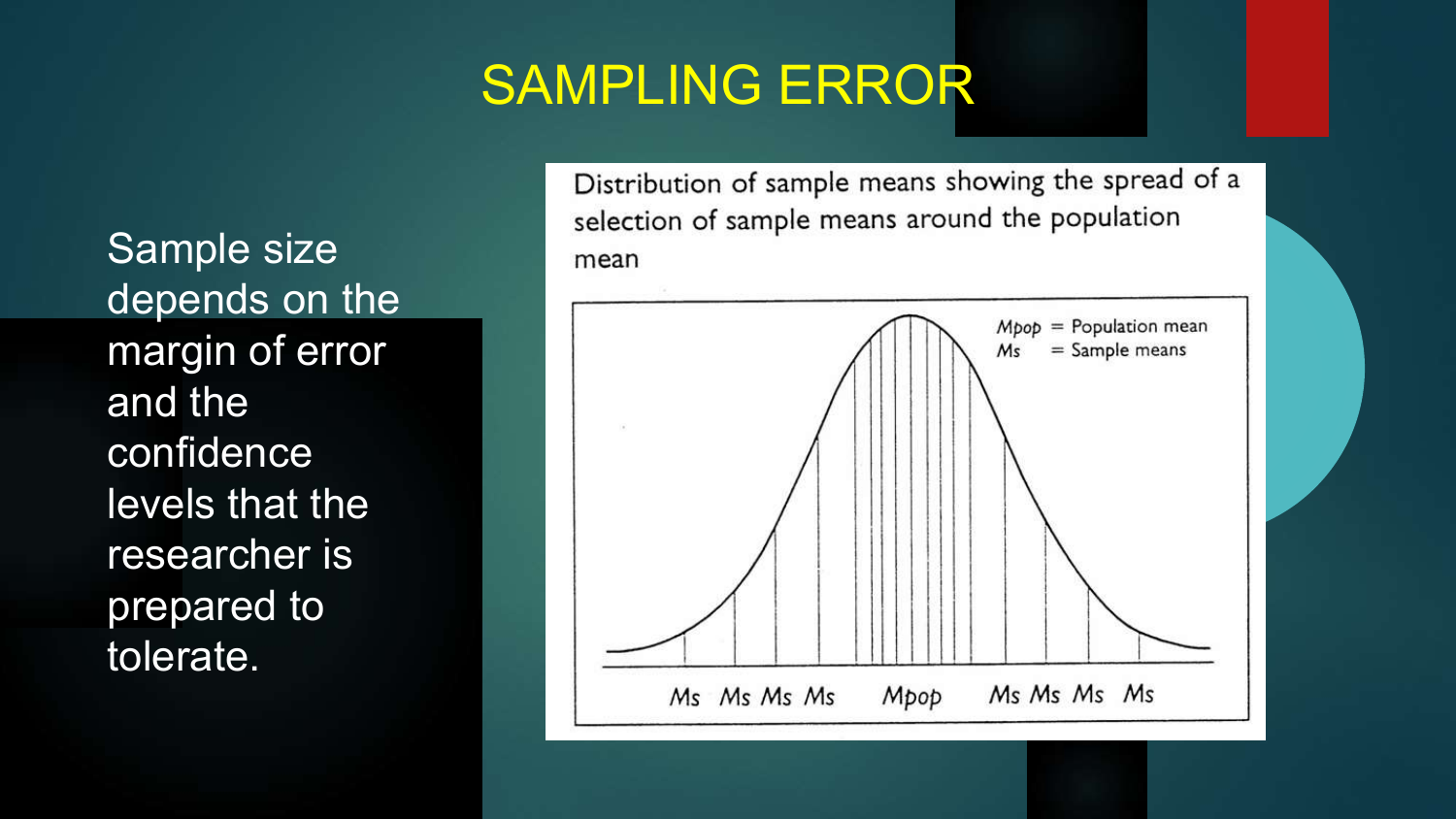### SAMPLE SIZE, CONFIDENCE LEVELS AND SAMPLING ERROR

 $N =$  Population;  $S =$ Sample Note: As the population increases, the proportion of the population in the sample decreases.

| N     |                  | $S(95\%) S(99\%)$ |
|-------|------------------|-------------------|
| 50    | 44               | 50                |
| 100   | 79               | 99                |
| 200   | 132              | 196               |
| 500   | $\overline{217}$ | 476               |
| 1,000 | 278              | 907               |
| 2,000 | <b>322</b>       | 1,661             |
| 5,000 | 357              | 3,311             |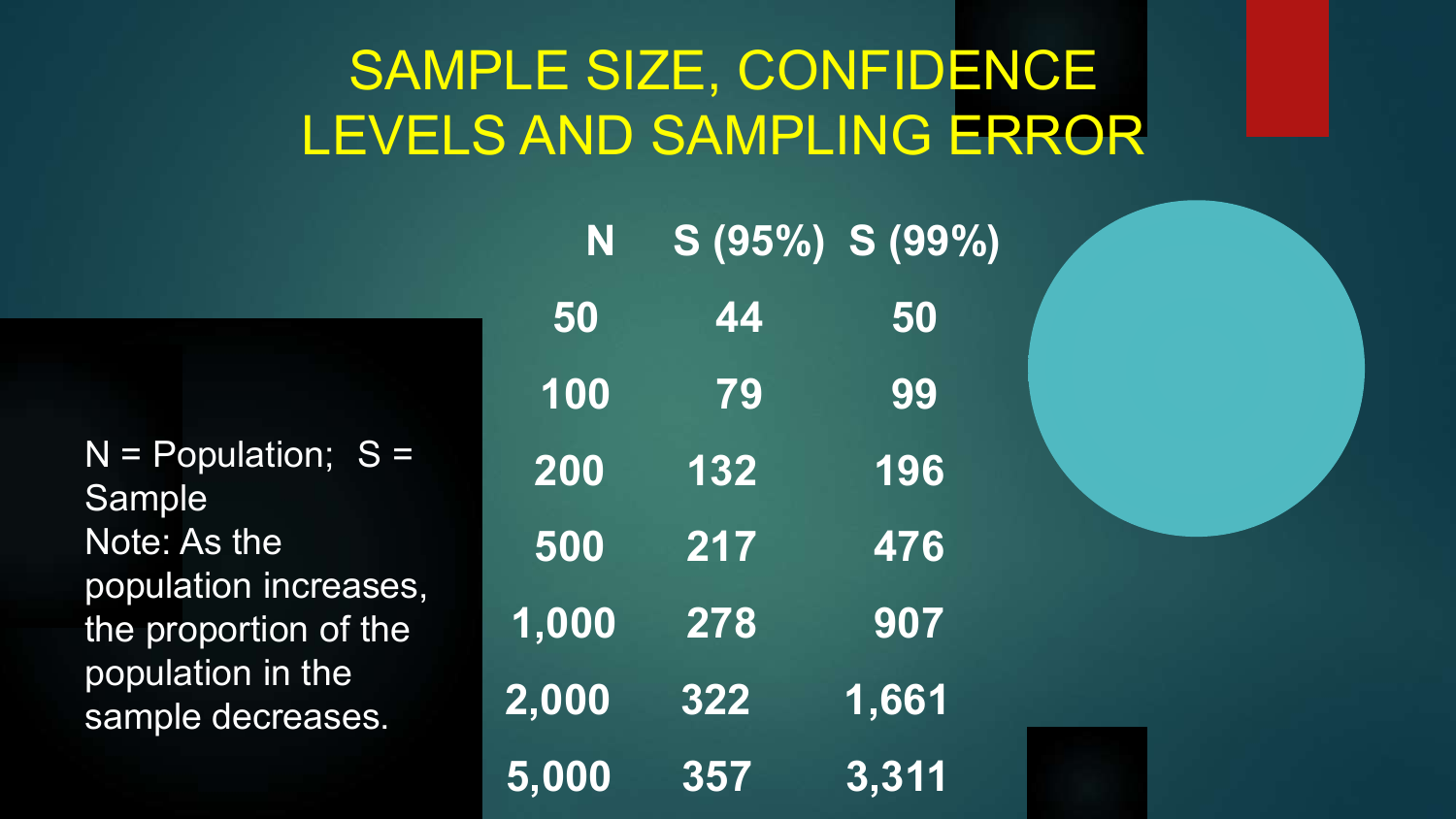### THE REPRESENTATIVENESS OF THE SAMPLE

- What is being represented (e.g. groups, variables, spread of population).
- $\blacktriangleright$  If the sample has unequal sub-groups, then it may be necessary equalize the sample by weighting, to represent more fairly the population.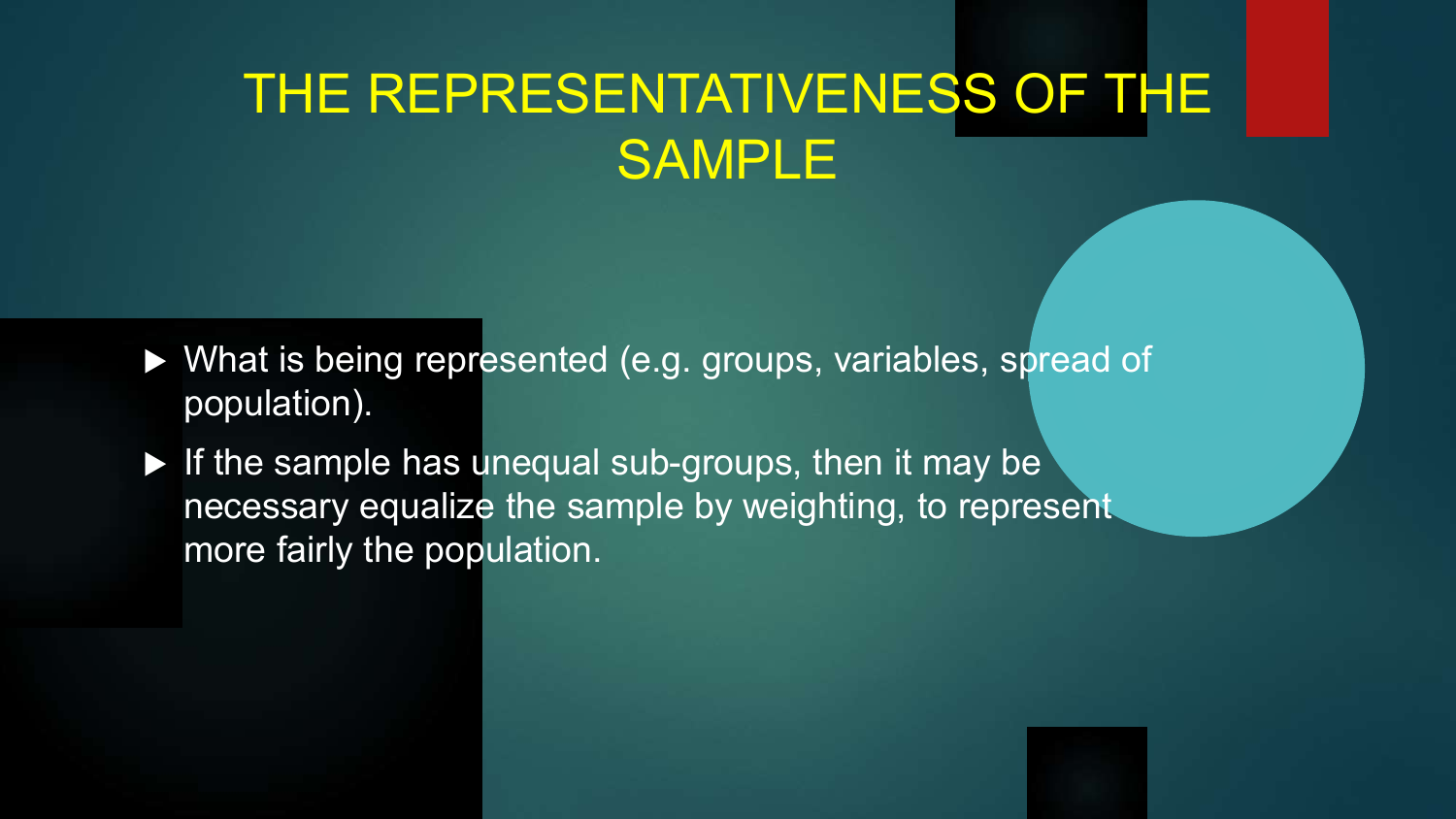#### ACCESS TO THE SAMPLE

 $\blacktriangleright$  Is access to the sample permitted, practicable, realistic?

 Who will give/withhold/deny permission to access the sample?

▶ Who are the 'gatekeepers'?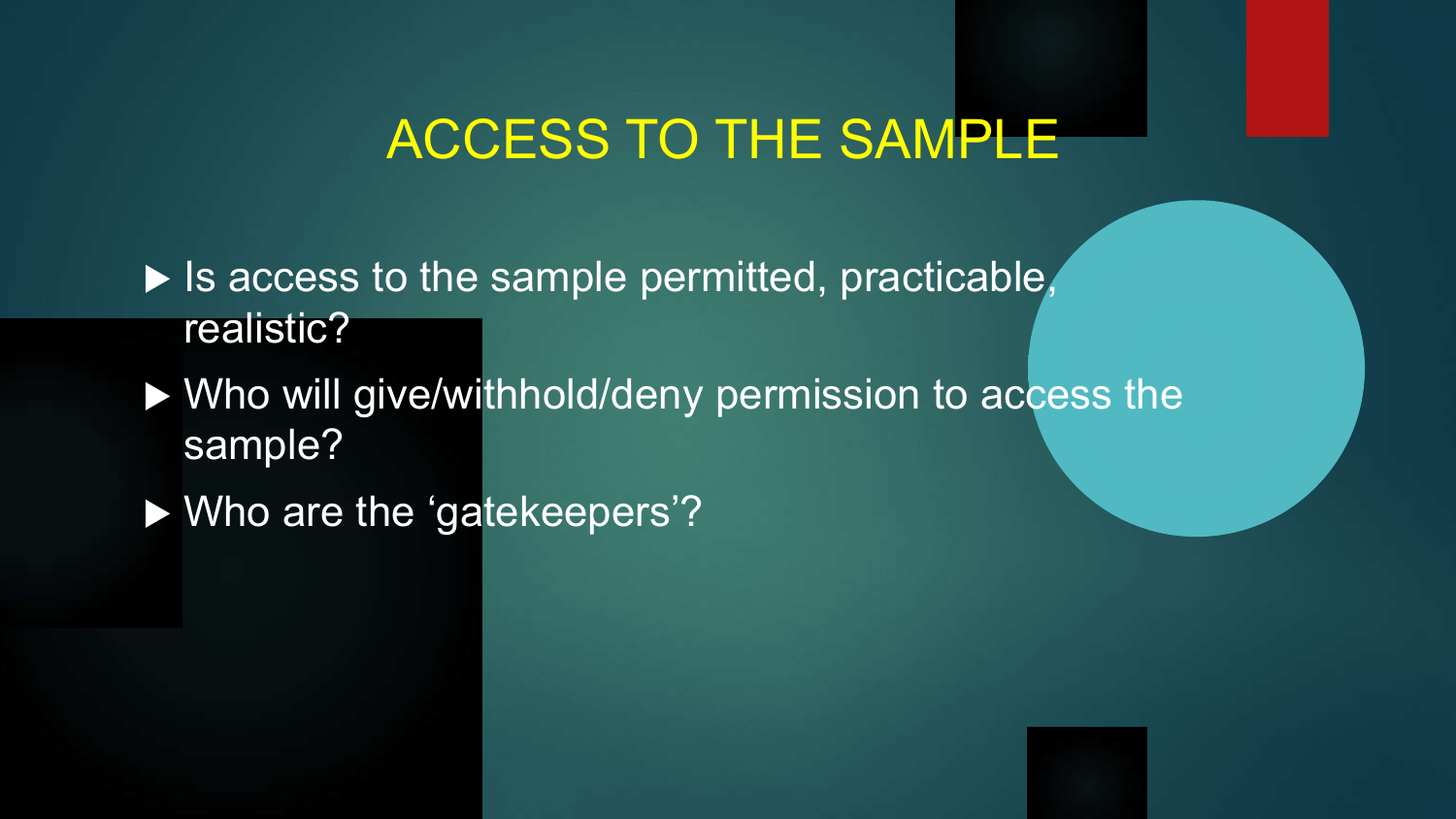### **SAMPLING STRATEGIES**

**Probability sample** Non-probability sample

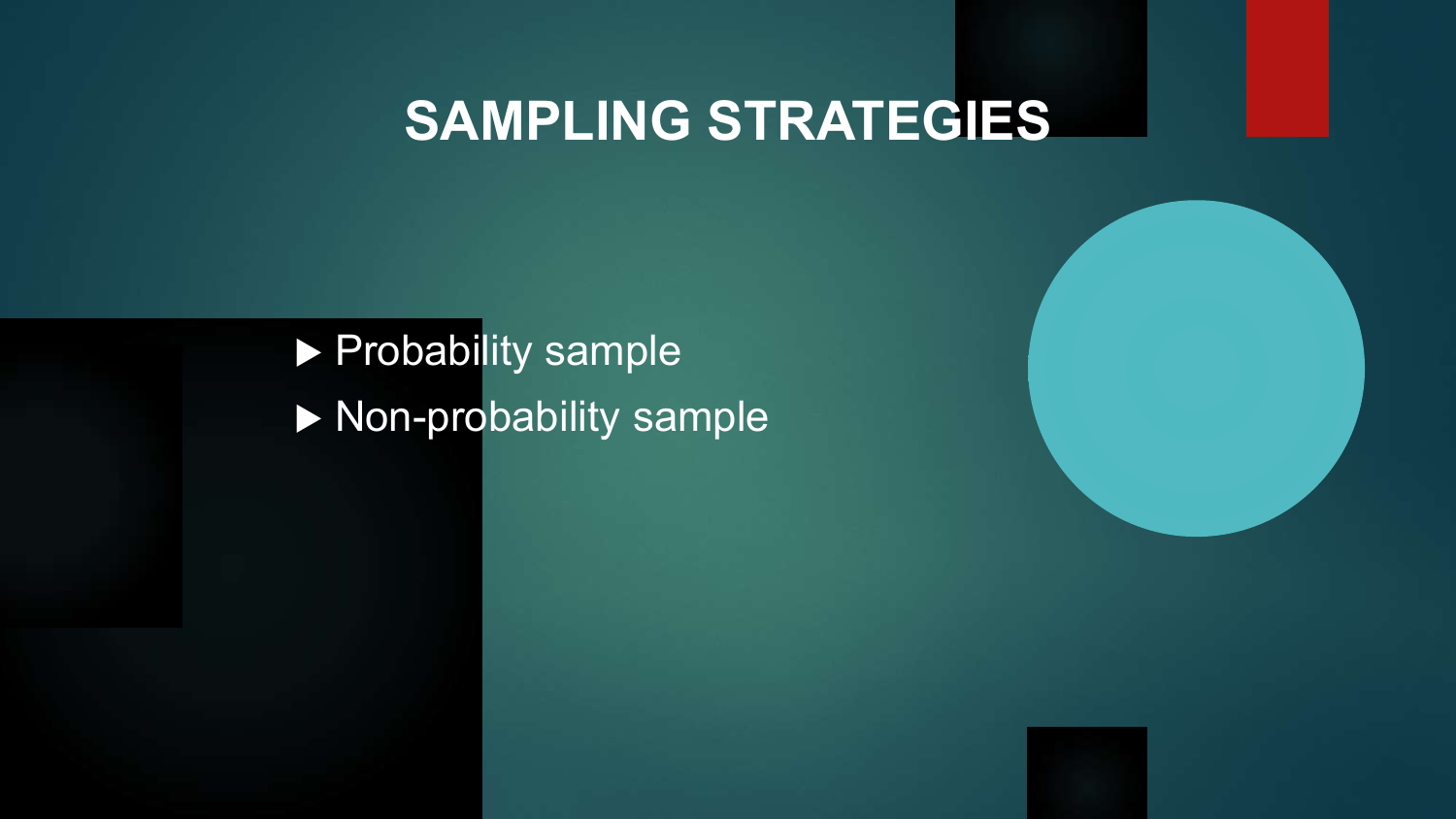### **Probability versus Nonprobability**

- **Probability Samples:** each member of the population has a known non-zero probability of being selected
	- Methods include random sampling, systematic sampling, and stratified sampling.
- **Nonprobability Samples:** members are selected from the population in some nonrandom manner
	- Methods include convenience sampling, judgment sampling, quota sampling, and snowball sampling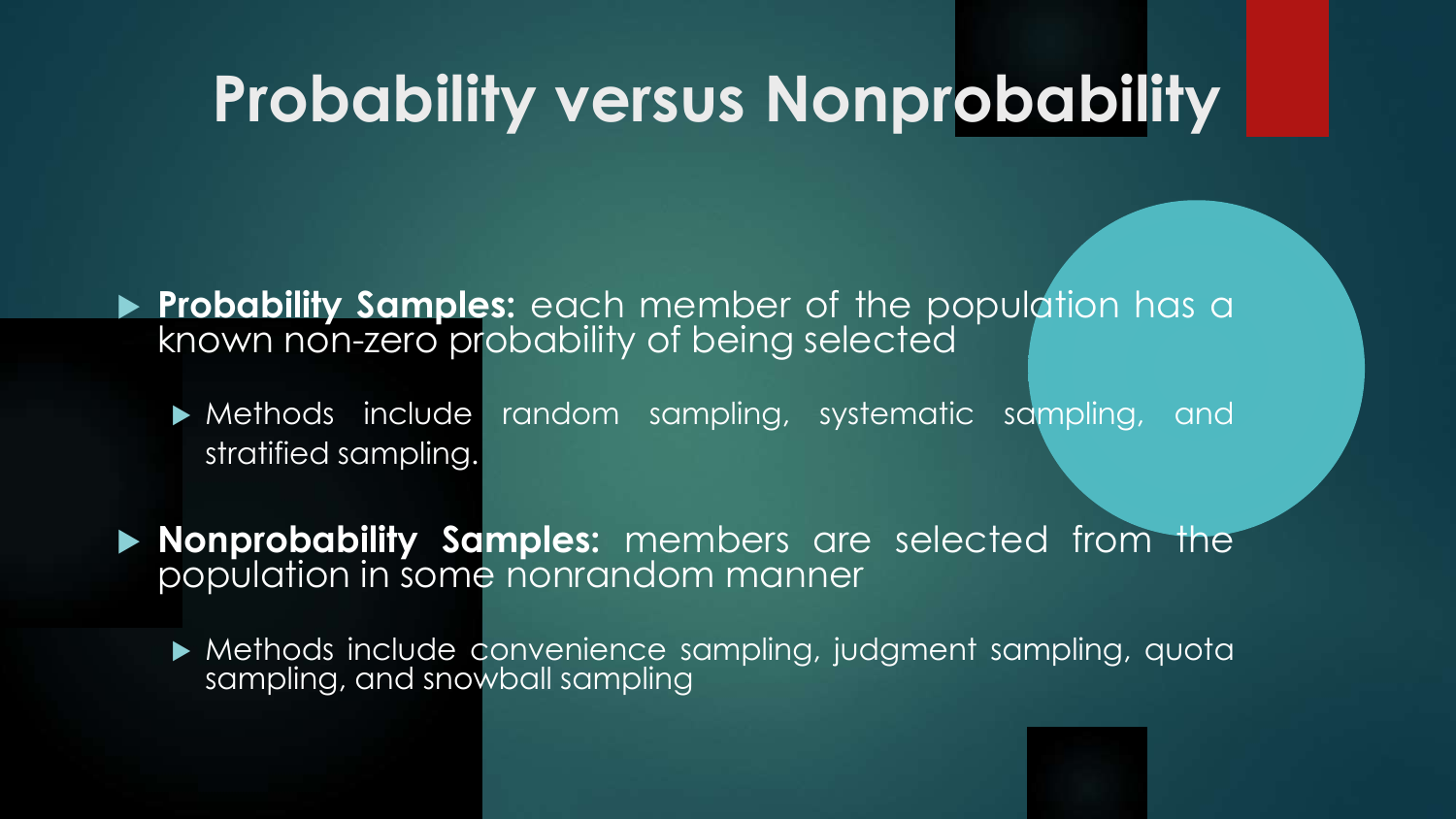# **Classification of Sampling Techniques**

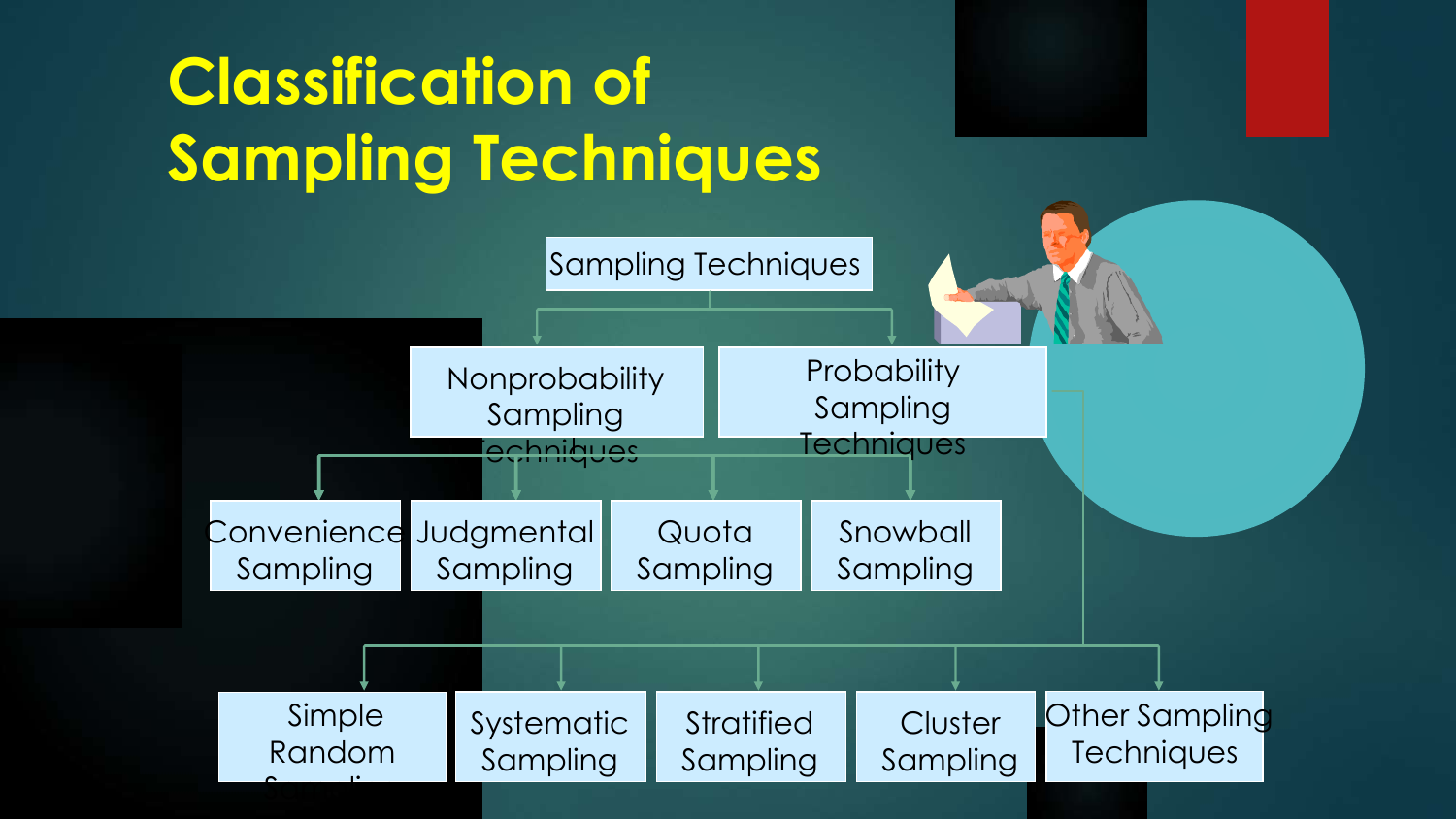# **COMPARISON BETWEEN PROBABILITY AND NON PROBABILITY SAMPLING**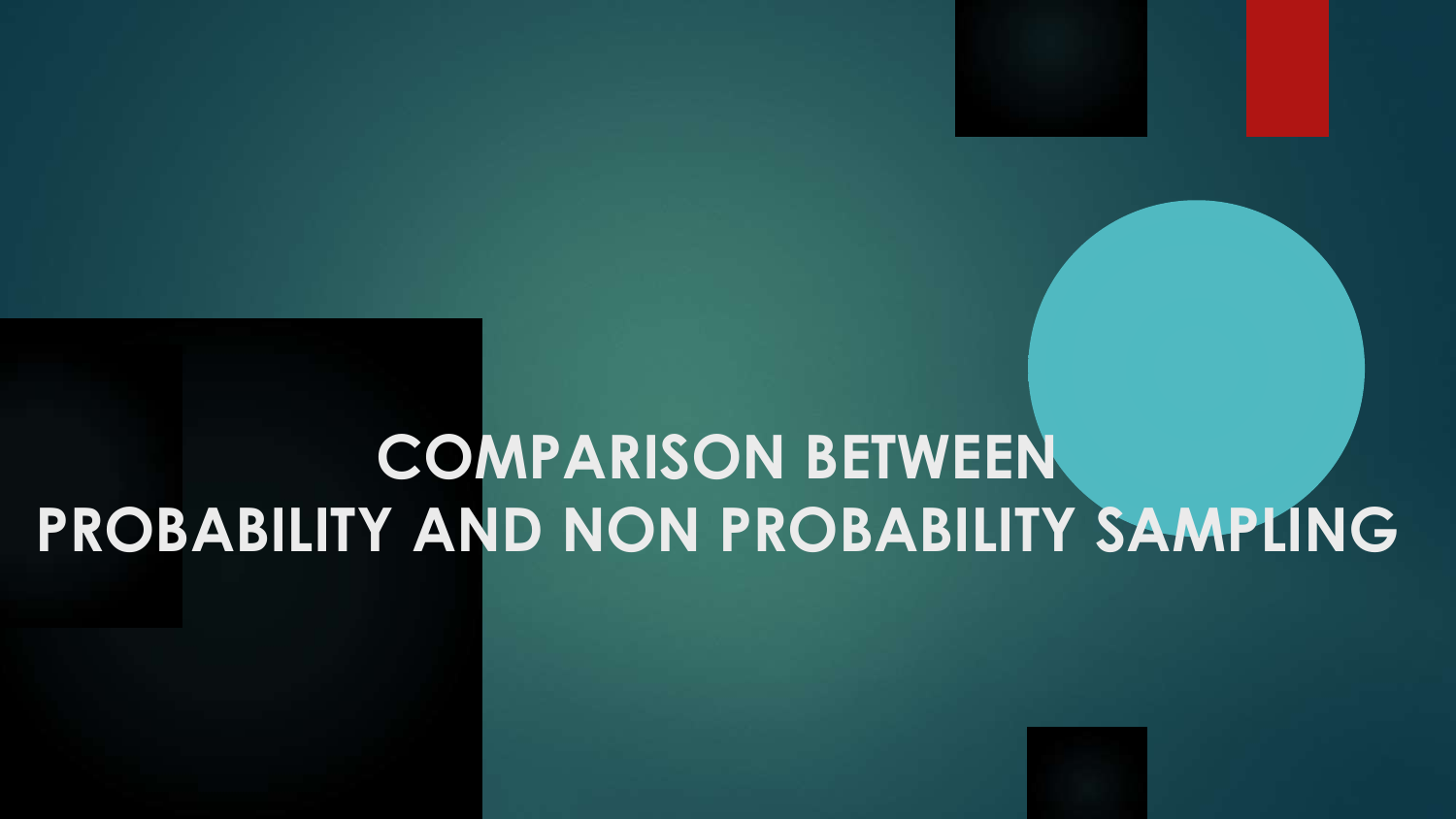#### **Comparison between Probability and Non Probability Sampling**

| <b>Domain of</b><br>comparison             | <b>Probability Sampling</b>                                                                                                    | <b>Non Probability Sampling</b>                                                                                                                     |
|--------------------------------------------|--------------------------------------------------------------------------------------------------------------------------------|-----------------------------------------------------------------------------------------------------------------------------------------------------|
| Requirement of<br>Resources                | <b>More resources</b> in terms of time, cost<br>and efforts                                                                    | Less resources are required                                                                                                                         |
| Selection of<br>Sample                     | <b>Random;</b> No subjective judgment of<br>researcher is involved                                                             | <b>Non random</b> , subjective judgements of<br>researchers is involved                                                                             |
| Quality of<br>Inferences drawn             | <b>Generalize</b> to the population                                                                                            | Not generalizable to the population                                                                                                                 |
| Best suited for<br>researchers             | To understand a population                                                                                                     | To understand or develop a concept or<br>idea                                                                                                       |
| Applicable to the<br>kind of<br>population | Elements which are finite in number<br>which precisely defined and a<br>specific category                                      | <b>Elements which are infinite</b> , too general<br>category, nor precisely defined                                                                 |
| Chances of error<br>and biases             | <b>Sampling errors and systematic</b><br>biases are less likely to occur                                                       | Prone to encounter with systematic<br>errors and sampling biases                                                                                    |
| <b>Types</b>                               | Simple random sampling, systematic<br>random sampling, Stratified random<br>sampling, Cluster sampling, Multistage<br>samplina | Volunteer sampling, Convenient sampling,<br>Purposive sampling, Quota Sampling,<br>Snowball sampling, Matched sampling,<br>Genealoay based samplina |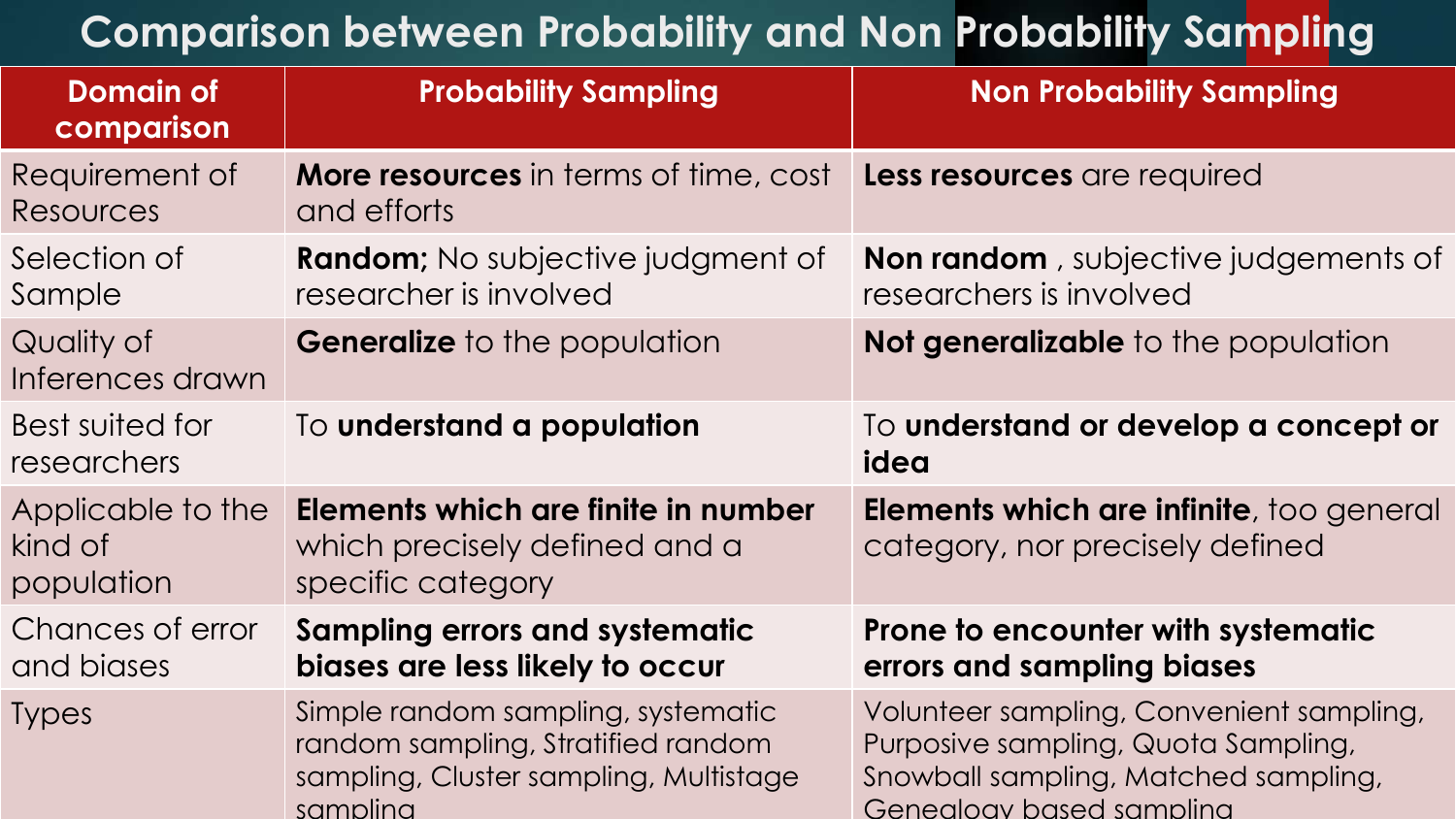### **TYPES OF PROBABILITY SAMPLING TECHNIQUES**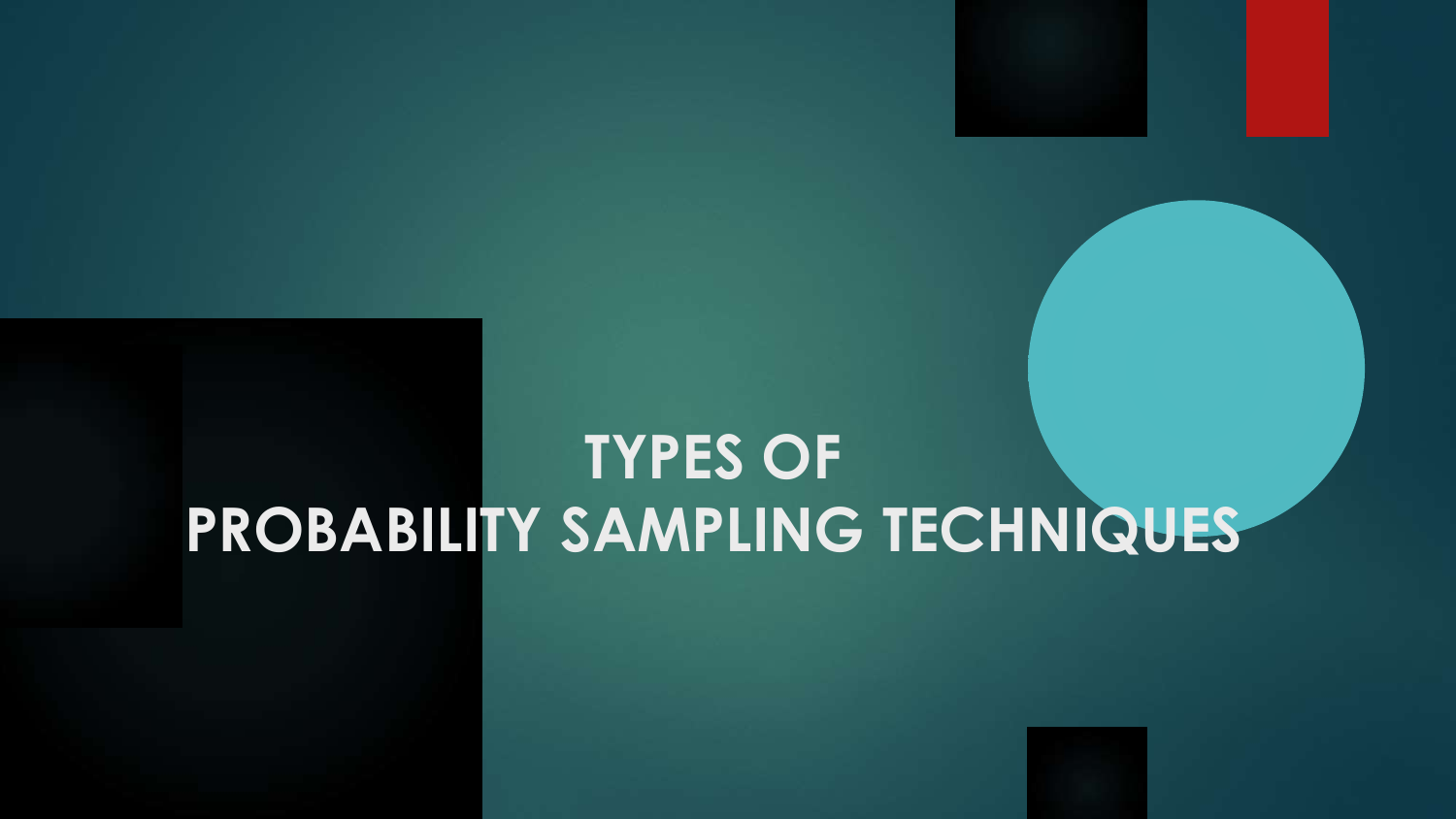#### **TYPES OF PROBABILITY SAMPLING TECHNIQUES**

| <b>Type</b>          | <b>Characteristics</b>                                                                                                                                                             | <b>Method</b>                                                                                                                                                                                                                                                 | <b>Benefits</b>                                                                                                                                               | Draw backs/<br><b>Crucial Issues</b>                                                                                                                |
|----------------------|------------------------------------------------------------------------------------------------------------------------------------------------------------------------------------|---------------------------------------------------------------------------------------------------------------------------------------------------------------------------------------------------------------------------------------------------------------|---------------------------------------------------------------------------------------------------------------------------------------------------------------|-----------------------------------------------------------------------------------------------------------------------------------------------------|
| Simple<br>Random     | Every element has<br>an equal chance<br>of been selected.<br>Exhaustive lists of<br>elements are<br>essential.<br>Elements are<br>selected randomly.                               | Exhaustive list of elements is<br>produced. Each element is<br>allotted a number.<br>Numbers are randomly<br>selected through lottery<br>method or using computer<br>generated random table.                                                                  | Omits the<br>chance of<br>systematic errors<br>and sampling<br>biases.<br>Representative<br>sample is<br>produced.                                            | Difficult for<br>very large<br>population.                                                                                                          |
| Systematic<br>Random | Elements are<br>selected at a<br>regular interval.<br>Exhaustive list may<br>or may not be<br>required. Is used<br>when homogenous<br>population is<br>grouped within<br>$it$ calf | Available lists are compiled<br>to form a single list. Each<br>element is given a number<br>to select an appropriate<br>interval. An element is<br>selected at random and<br>then every kth element<br>from the first selection is<br>included in the sample. | Ensures the<br>extension of<br>sample to the<br>whole<br>population make<br>it possible to get<br>a probable<br>sample where list<br>of elements<br>cannot ho | If the existing<br>grouping is<br>biased in some<br>way the<br>sample may<br>not be<br>representative.<br>Difficult for very<br>large<br>nopulation |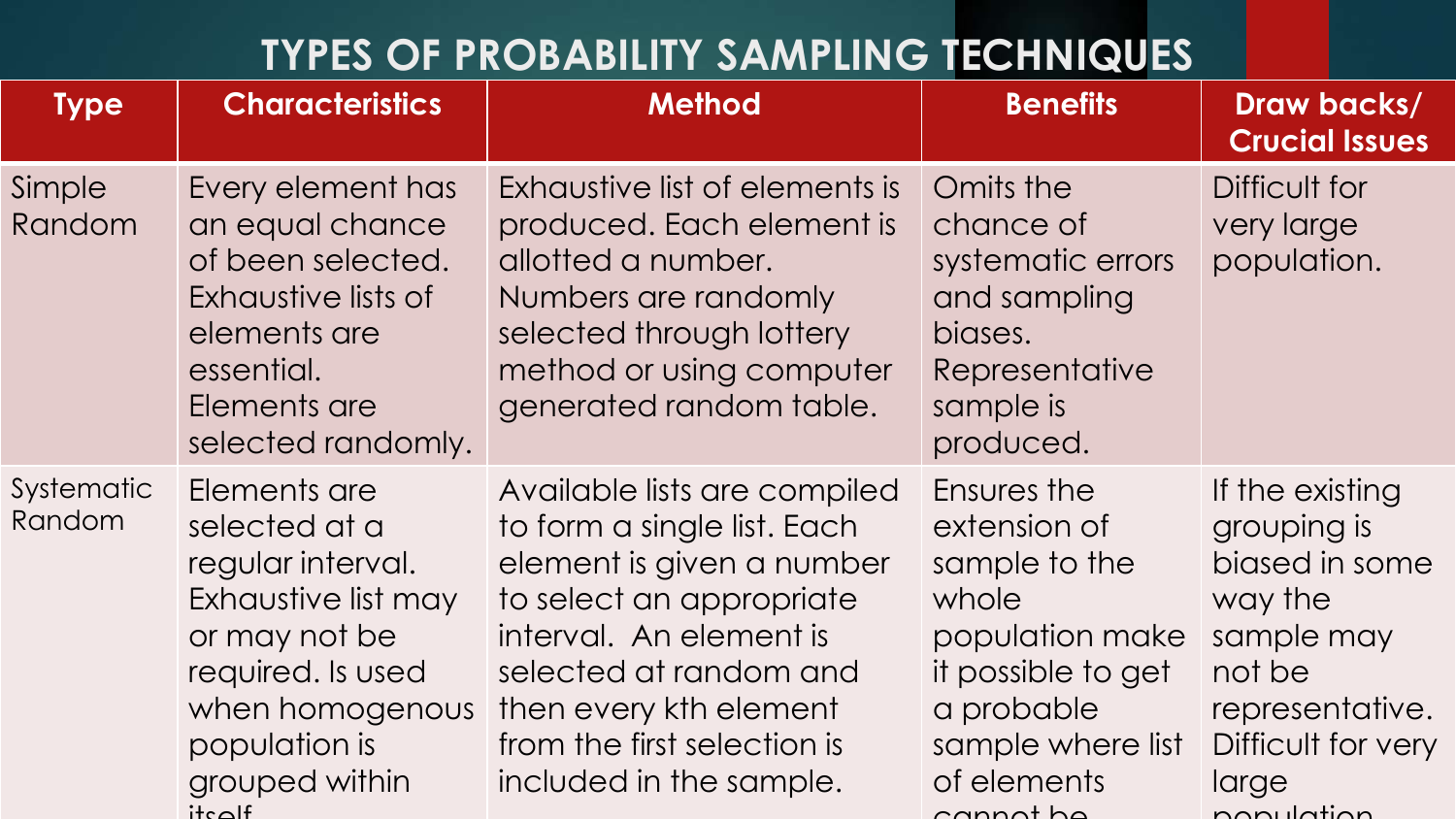# TYPES OF PROBABILITY SAMPLING TECHNIQUES

| <b>Name of</b><br><b>Type</b> | <b>Characteristics</b>                                                                                                                                                                                       | <b>Method</b>                                                                                                                                            | <b>Benefits</b>                                                            | Draw backs/<br><b>Crucial Issues</b>                                                                                                                                                                     |
|-------------------------------|--------------------------------------------------------------------------------------------------------------------------------------------------------------------------------------------------------------|----------------------------------------------------------------------------------------------------------------------------------------------------------|----------------------------------------------------------------------------|----------------------------------------------------------------------------------------------------------------------------------------------------------------------------------------------------------|
| <b>Stratified</b>             | is used when a<br>population is<br>heterogeneous                                                                                                                                                             | first the population is<br>divided into homogenous<br>sub groups called as strata<br>then elements are<br>randomly selected from<br>each stratum         | ensures a<br>representative<br>sample for a<br>heterogeneous<br>population | it requires more<br>resources in terms of<br>time and efforts if<br>the variable used<br>for making strata is<br>not appropriate<br>depending on the<br>research, the whole<br>working may go in<br>vain |
| Cluster                       | is used when the<br>target population is<br>homogenous but is<br>spread over a wide<br>geographical region<br>instead of elements<br>clusters are randomly<br>selected a cluster is<br>defined as a group of | first the population is<br>divided into clusters each<br>cluster is allotted a number<br>then the decided number<br>of clusters are selected<br>randomly | make the<br>probability sampling<br>possible for a large<br>population     | there is possibility of<br>systematic error if<br>the selected<br>clusters fail to<br>capture the<br>characteristic<br>diversity of the<br>target population,<br>the sample cannot                       |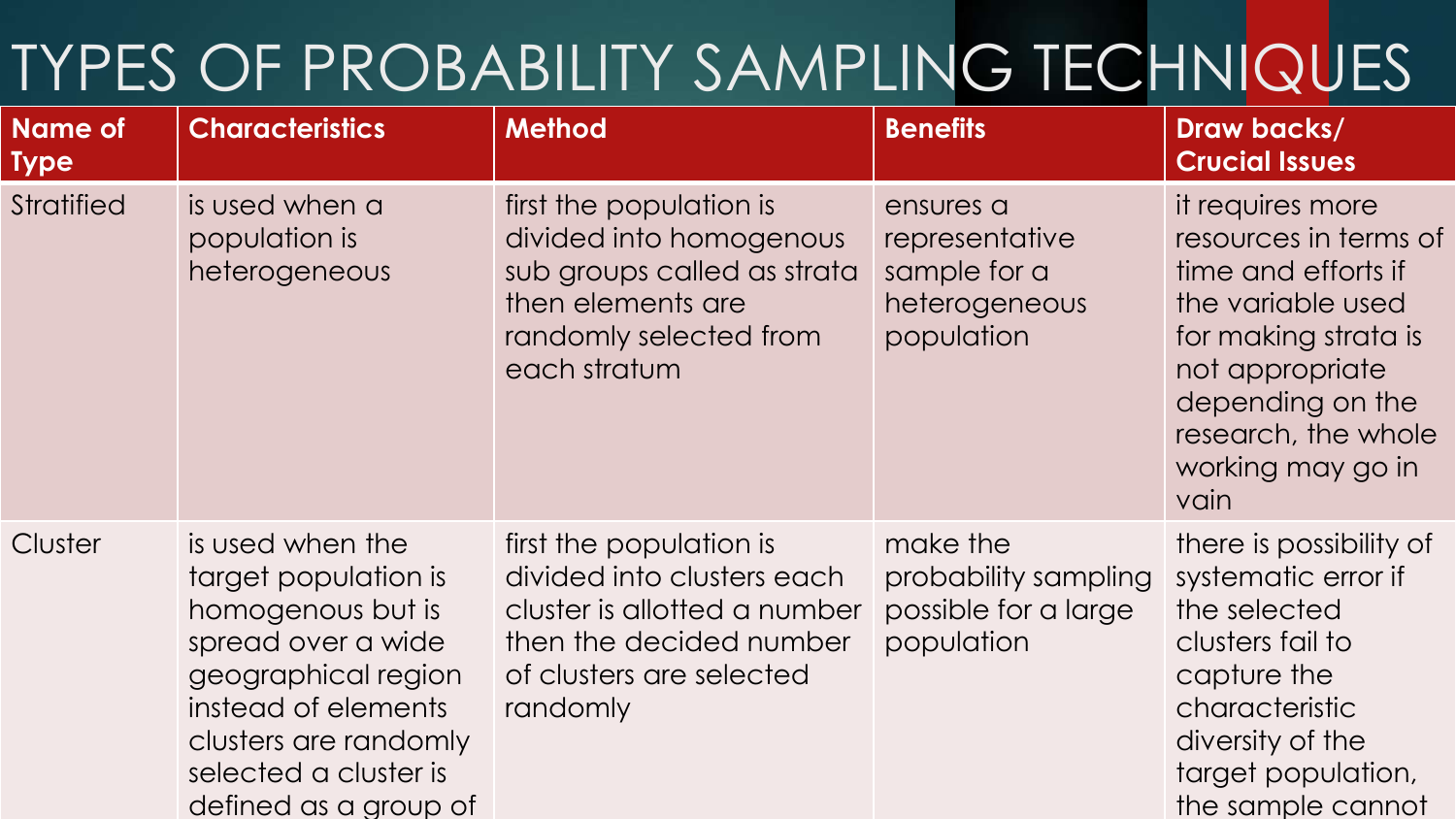## TYPES OF PROBABILITY SAMPLING TECHNIQUES

| <b>Name of</b><br><b>Type</b> | <b>Characteristics</b>                                                                                                                                                                                                                                                                                            | <b>Method</b>                                                                                                                                                                                                                                                                                                                                                                                       | <b>Benefits</b>                                                                                                                                    | Draw backs/<br><b>Crucial Issues</b>                                                                                                                                                                                                                                                                            |
|-------------------------------|-------------------------------------------------------------------------------------------------------------------------------------------------------------------------------------------------------------------------------------------------------------------------------------------------------------------|-----------------------------------------------------------------------------------------------------------------------------------------------------------------------------------------------------------------------------------------------------------------------------------------------------------------------------------------------------------------------------------------------------|----------------------------------------------------------------------------------------------------------------------------------------------------|-----------------------------------------------------------------------------------------------------------------------------------------------------------------------------------------------------------------------------------------------------------------------------------------------------------------|
| Multistage<br>sampling        | it can be defined as<br>sampling within the<br>sample two or more<br>probability sampling<br>techniques are<br>combined first a<br>sample is extracted<br>randomly and then<br>from the selected<br>sample another<br>sample is extracted<br>thus the to reach a<br>final sample there are<br>at least two stages | first the target population<br>is divided into clusters<br>clusters are randomly<br>selected out of the<br>selected clusters, there<br>may be a formation of<br>clusters or strata (in case)<br>of heterogeneity of<br>population) now a<br>random selection of<br>clusters is done/ or there<br>occurs a selection of<br>elements from each strata<br>the final units selected are<br>investigated | a representative<br>sample is produced<br>for a population<br>that is spread over<br>a wide<br>geographical<br>region and is also<br>heterogeneous | if the characteristic<br>criterion used for<br>the formation of<br>strata at any stage<br>is not appropriate,<br>the sample cannot<br>be representative of<br>the population if<br>also there occurs a<br>systematic error in<br>the selection of<br>clusters, the results<br>would not be able<br>to generaliz |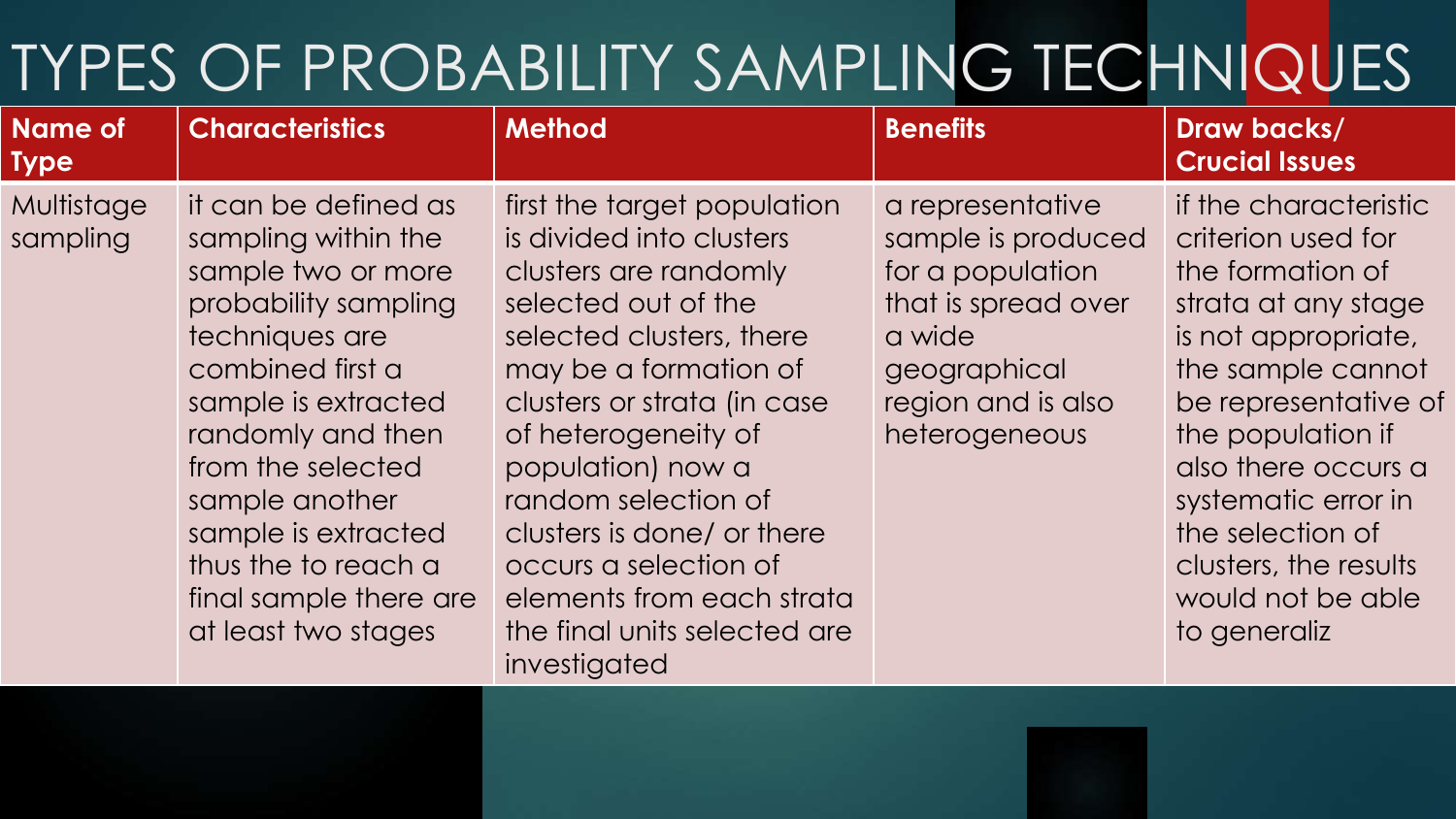## **TYPES OF NON PROBABILITY SAMPLING TECHNIQUES**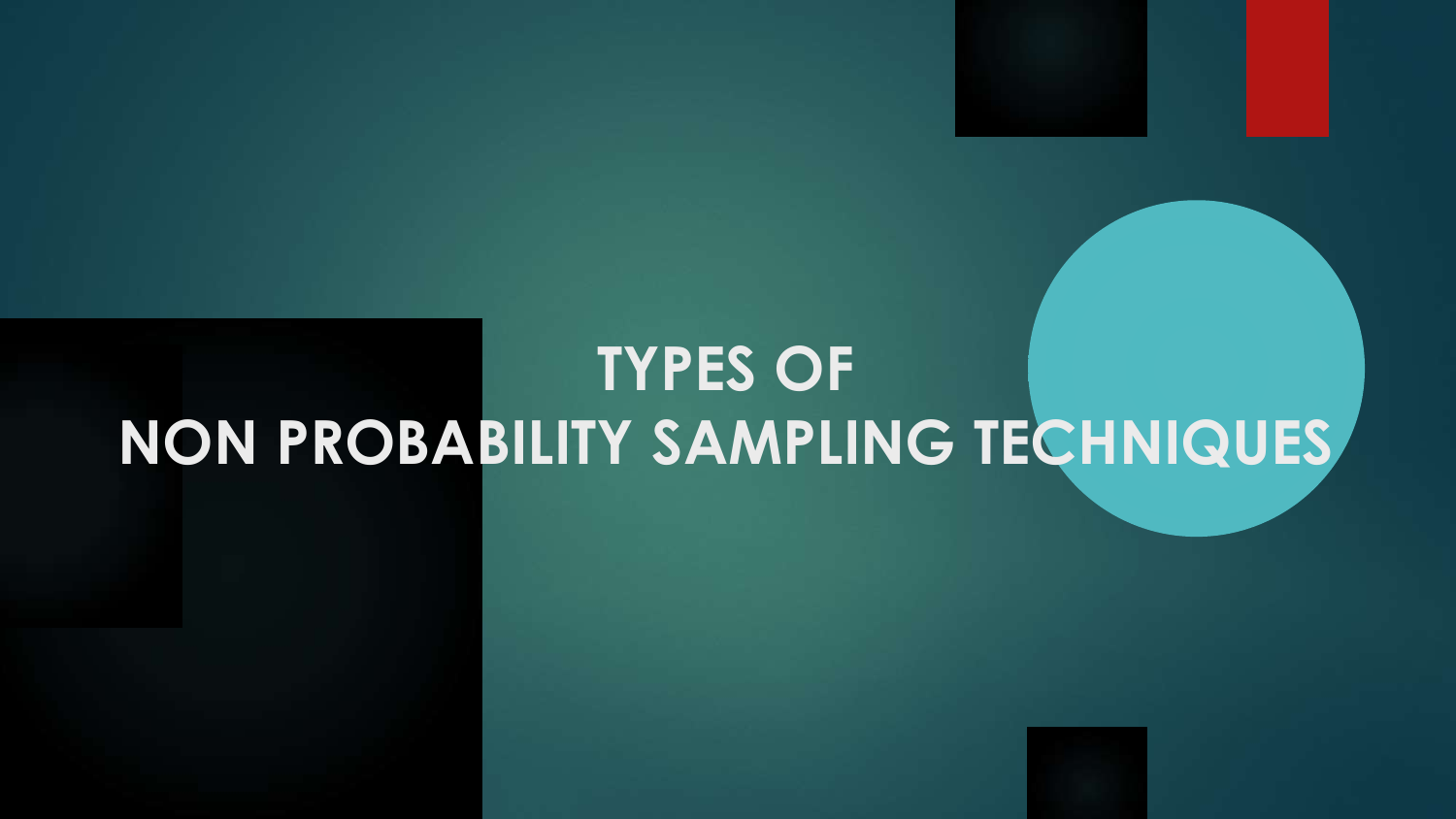#### **TYPES OF NON PROBABILITY SAMPLING TECHNIQUE**

| <b>Name of</b><br><b>Type</b> | <b>Characteristics</b>                                                                                                                                                                                                                                  | <b>Method</b>                                                                                                                                         | <b>Benefits</b>                                                                                | Draw backs/<br><b>Crucial Issues</b>                                                                                                                                |
|-------------------------------|---------------------------------------------------------------------------------------------------------------------------------------------------------------------------------------------------------------------------------------------------------|-------------------------------------------------------------------------------------------------------------------------------------------------------|------------------------------------------------------------------------------------------------|---------------------------------------------------------------------------------------------------------------------------------------------------------------------|
| Volunteer<br>sampling         | Participants self select<br>themselves for the<br>researche                                                                                                                                                                                             | The researcher<br>makes an<br>announcement<br>about his/ her<br>research. Interested<br>people approach<br>the researcher                             | It helps in gathering<br>a big amount of<br>data in a very short<br>time with small<br>efforts | Sample is not<br>representative of<br>the population as<br>the people who<br>come to the<br>researcher are<br>those who already<br>have an interest in<br>the topic |
| Convenien<br>t Sampling       | The elements of population<br>who are easy or convenient<br>to approach are selected It<br>is used when the target<br>population is defined in<br>terms of a very broad<br>category; for example,<br>men, women, college<br>students, business men etc. | Any member of the<br>target population<br>who is available at<br>the moment is<br>approached and is<br>asked for<br>participation in the<br>research. | It is easy,<br>inexpensive,<br>consumes less<br>efforts.                                       | It is subjected to<br>sampling biases<br>and systematic<br>errors.                                                                                                  |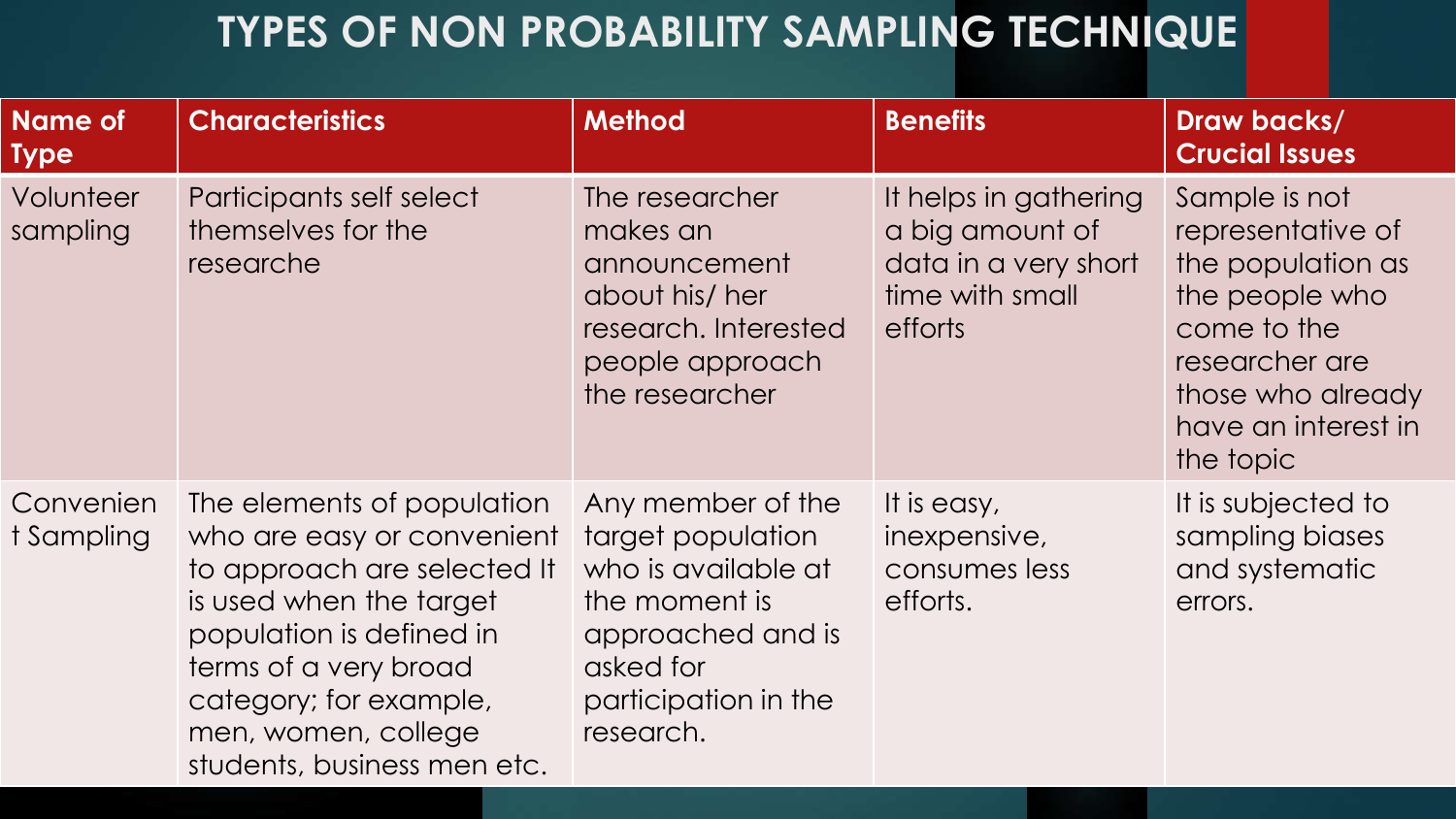#### **TYPES OF NON PROBABILITY SAMPLING TECHNIQUE**

| <b>Name of</b><br><b>Type</b> | <b>Characteristics</b>                                                                                                                                                                                       | <b>Method</b>                                                                                                          | <b>Benefits</b>                                                                                                      | Draw backs/<br><b>Crucial Issues</b>                                        |
|-------------------------------|--------------------------------------------------------------------------------------------------------------------------------------------------------------------------------------------------------------|------------------------------------------------------------------------------------------------------------------------|----------------------------------------------------------------------------------------------------------------------|-----------------------------------------------------------------------------|
| Purposive<br>sampling         | Participants are<br>selected with a<br>purpose (a criterion of<br>selection) in mind.<br>Not any available<br>person can be<br>included but only<br>those available are<br>included who meet<br>the criteria |                                                                                                                        |                                                                                                                      |                                                                             |
| Quota<br>sampling             | It is used when<br>population is<br>heterogeneous.                                                                                                                                                           | Heterogeneous<br>population is divided<br>into homogenous sub<br>groups. A quota for<br>each sub group is set.         | It captures the<br>characteristic diversity<br>of population. Ensures<br>the representation from<br>minority groups. | Sampling biases are<br>possible to occur.                                   |
| Snow ball<br>Sampling         | It is used when the<br>target population is<br>not readily available<br>and difficult to<br>approach.                                                                                                        | First approached<br>participant is asked to<br>refer to the others.<br>Next is asked to refer<br>to another and so on. | It makes possible to<br>approach a rarely<br>available population.                                                   | Systematic errors<br>are likely to occur<br>because of chain<br>networking. |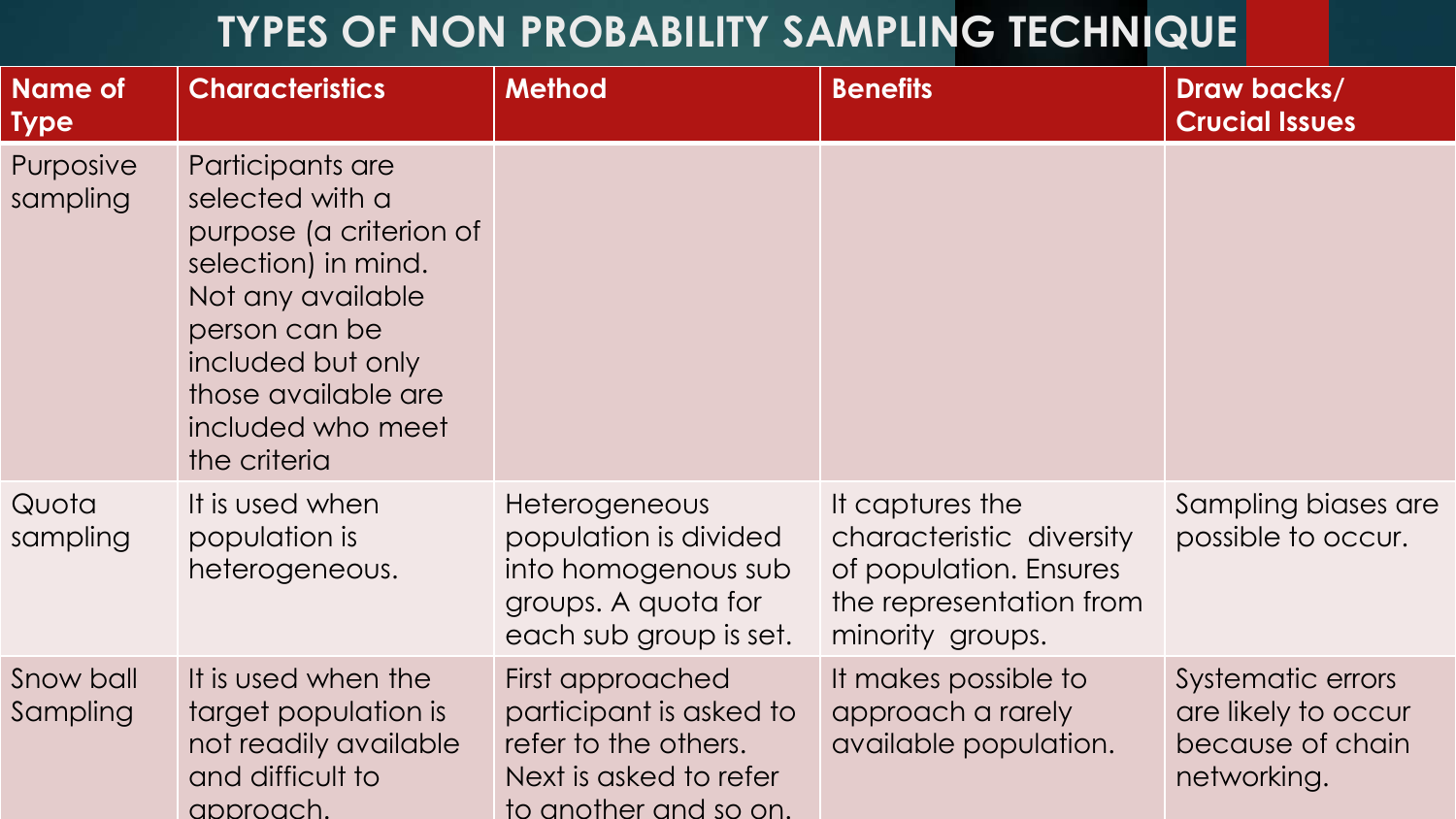#### **TYPES OF NON PROBABILITY SAMPLING TECHNIQUE**

| <b>Name of</b><br><b>Type</b>  | <b>Characteristics</b>                                                                                                                                  | <b>Method</b>                                                                                                                                                                                    | <b>Benefits</b>                                                                                          | Draw backs/<br><b>Crucial Issues</b>                                                                                                                                                     |
|--------------------------------|---------------------------------------------------------------------------------------------------------------------------------------------------------|--------------------------------------------------------------------------------------------------------------------------------------------------------------------------------------------------|----------------------------------------------------------------------------------------------------------|------------------------------------------------------------------------------------------------------------------------------------------------------------------------------------------|
| Matched<br>Sampling            | Is used in<br>experimental<br>researches. A pair of<br>two matched<br>elements is selected.                                                             | One element is judged<br>to be a part of the<br>research. Then,<br>another element is<br>explored that<br>resembles the first one<br>on a variety of<br>variables important for<br>the research. | It provides a control<br>group for the<br>experiment.                                                    | The two elements<br>must be matched<br>on every possible<br>influencing factor so<br>it may be claimed<br>that the intervention<br>and not something<br>else has produced<br>the change. |
| Genealogy<br>based<br>Sampling | Instead of selecting<br>household in an area,<br>the members of the<br>entire families are<br>selected, whether or<br>not living in the same<br>house). | One element is<br>persuaded for the<br>research. Then, first<br>participant is asked to<br>refer to his/her close<br>relatives.                                                                  | Gives a reasonable<br>cross section of the<br>community by age and<br>gender. Saves time and<br>efforts. |                                                                                                                                                                                          |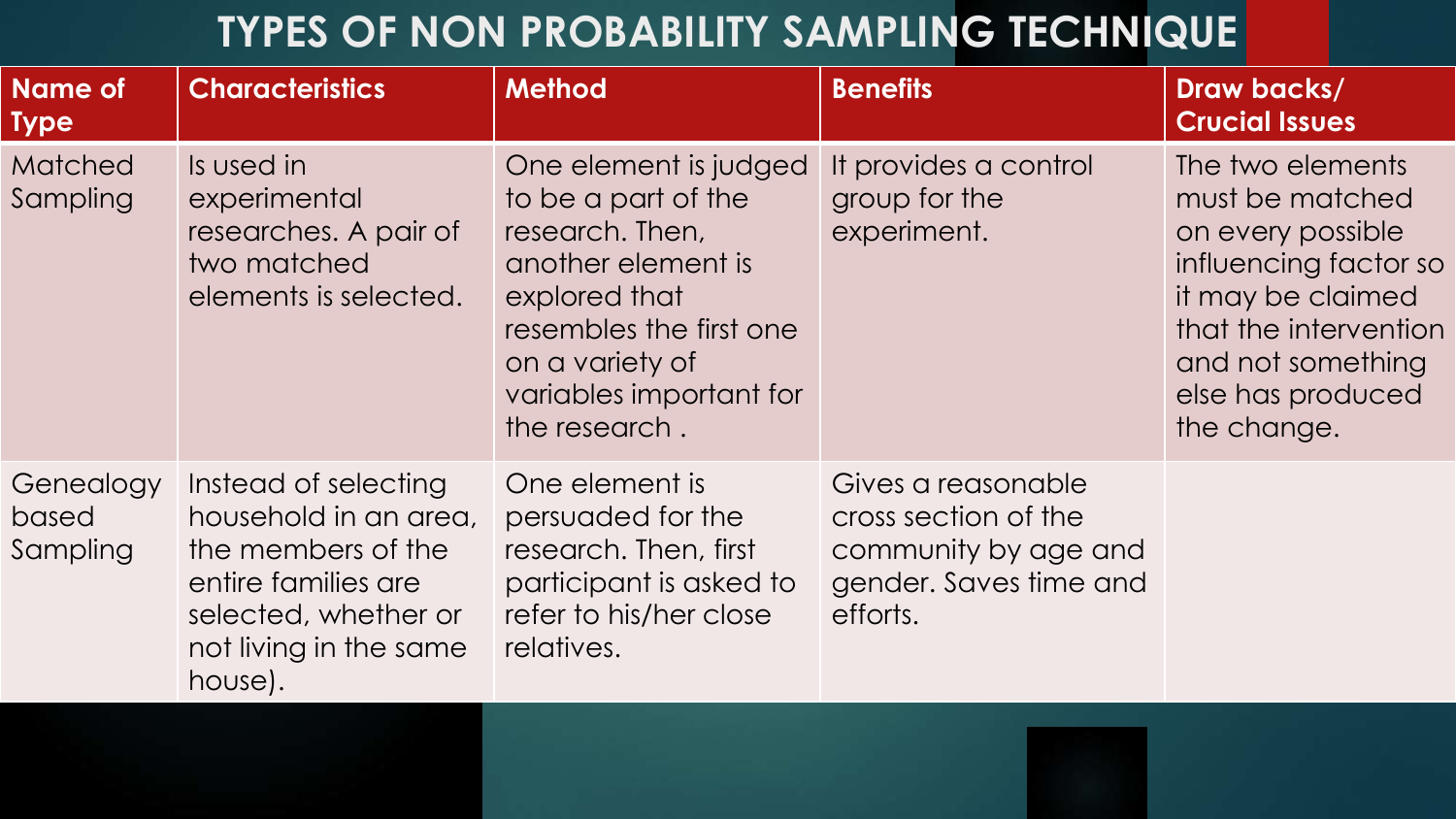# **Which Probability Sampling or Non Probability Sampling is Appropriate for Your Research?**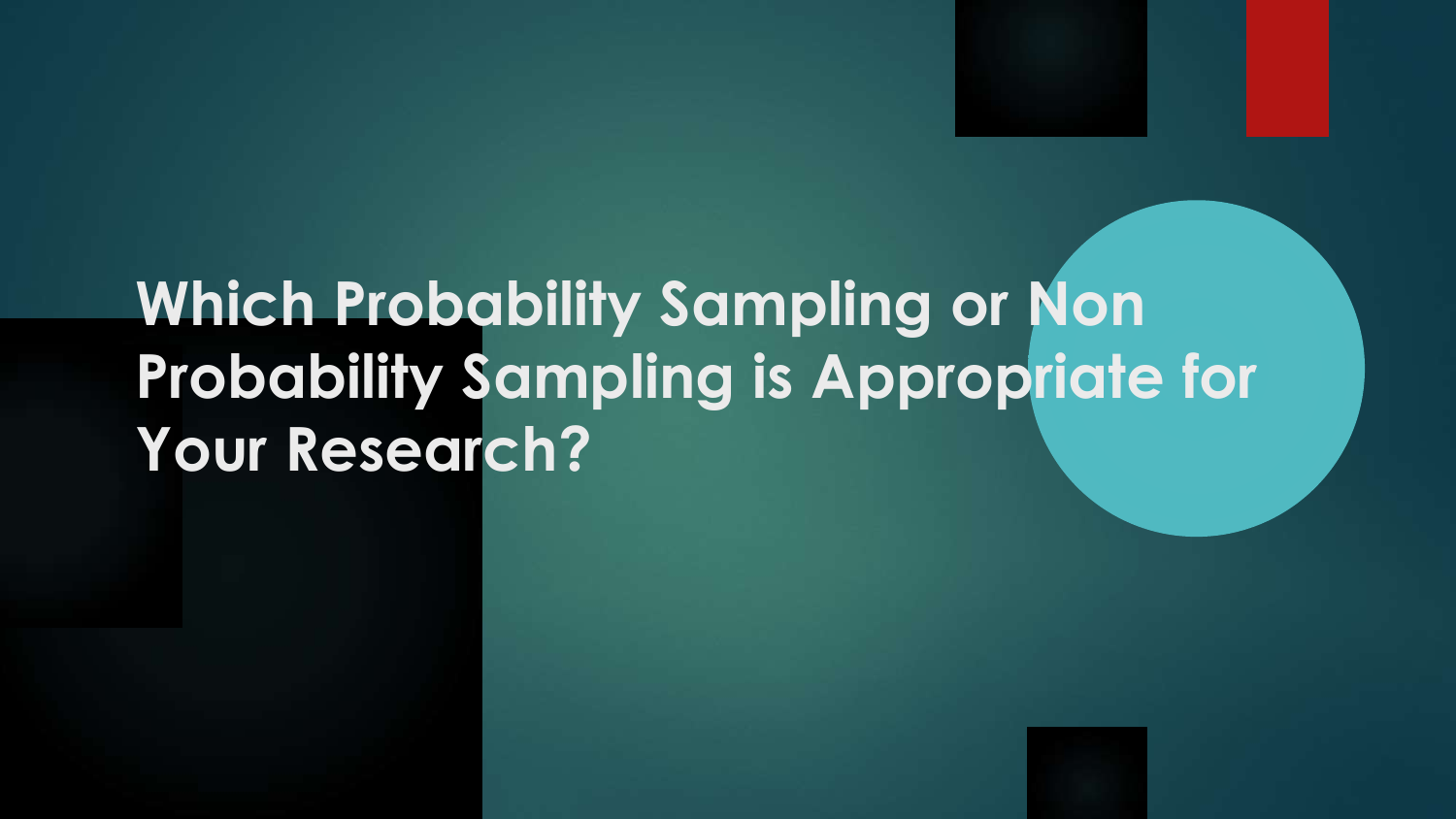### **Which Sampling Technique to Use in Research?**

Choosing appropriate technique is important to make a research project beneficial, meaningful and successful.

#### Some consideration:

**Representative samples** produced by probability sampling. But some instances where it is impossible to use a probability sampling technique. Elements of target population may be so widely dispersed and/or apparently infinite in number that capturing a probability is not possible.

Probability techniques can be used only for **finite population**. Otherwise use non probability techniques.

Probability sampling is not possible for **not very precisely defined** population (too general a category).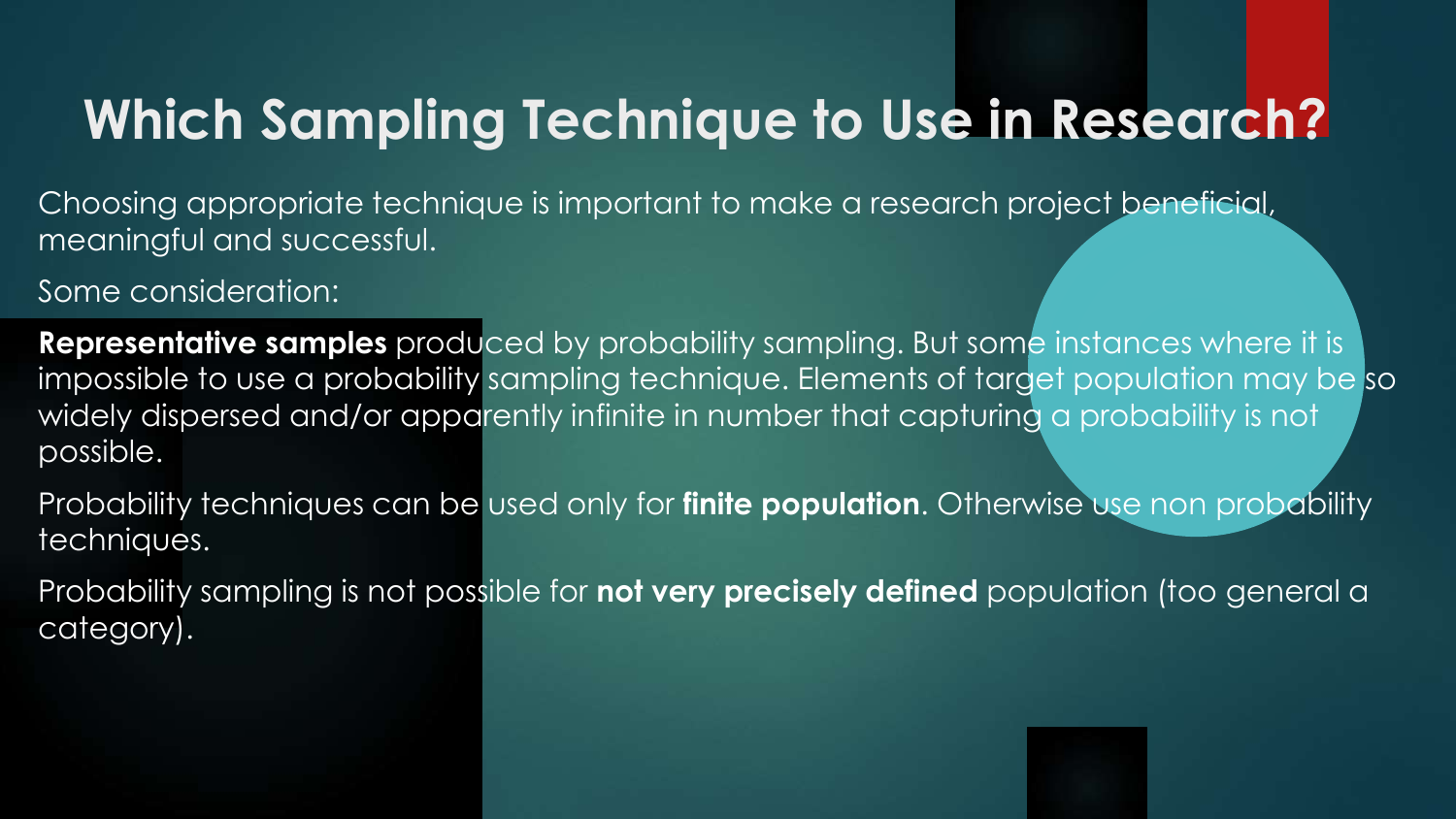#### **Prime goal of research also affects sampling technique**.

- If it is meant at exploring an idea rather than understanding a population, use non-probability techniques;
- If it is intended to develop the understanding about the population, use probability sampling.
- Also, it depends on the availability of resources (i.e. time, cost and efforts) to use which sampling technique.
- Where enough resources are available, probability techniques are preferred; where resources are not enough non probability techniques are suggested.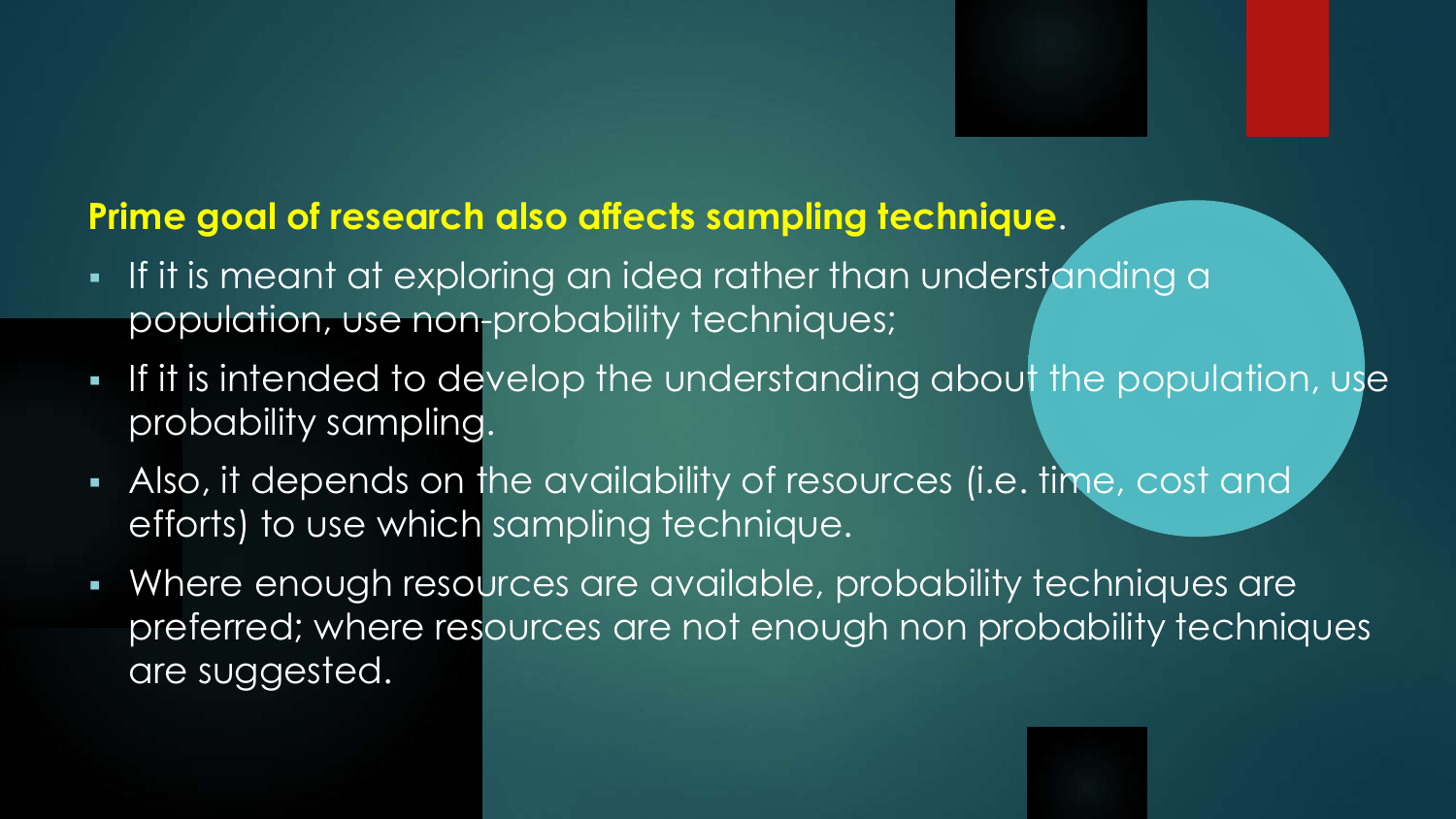### **Which Probability Sampling is Appropriate for Your Research?**

Use probability sampling technique on the basis of goal of your research and availability of your resources.

Appropriate type of the sampling technique to produce a representative sample.

Some guide lines to select an appropriate sampling technique:

- If you target population is homogenous\* and an exhaustive list of elements id available/ possible to prepare, **simple random sampling** is appropriate.
- If your target population is homogenous\* and list of elements cannot be produced for any reason, **systematic sampling** is best suited.
- **Systematic random sampling** has also an edge over simple random in the situation where the target population is homogenous but is already grouped within itself. The reason of this preference is the ability of systematic sampling to ensure the extension of sample to the whole population.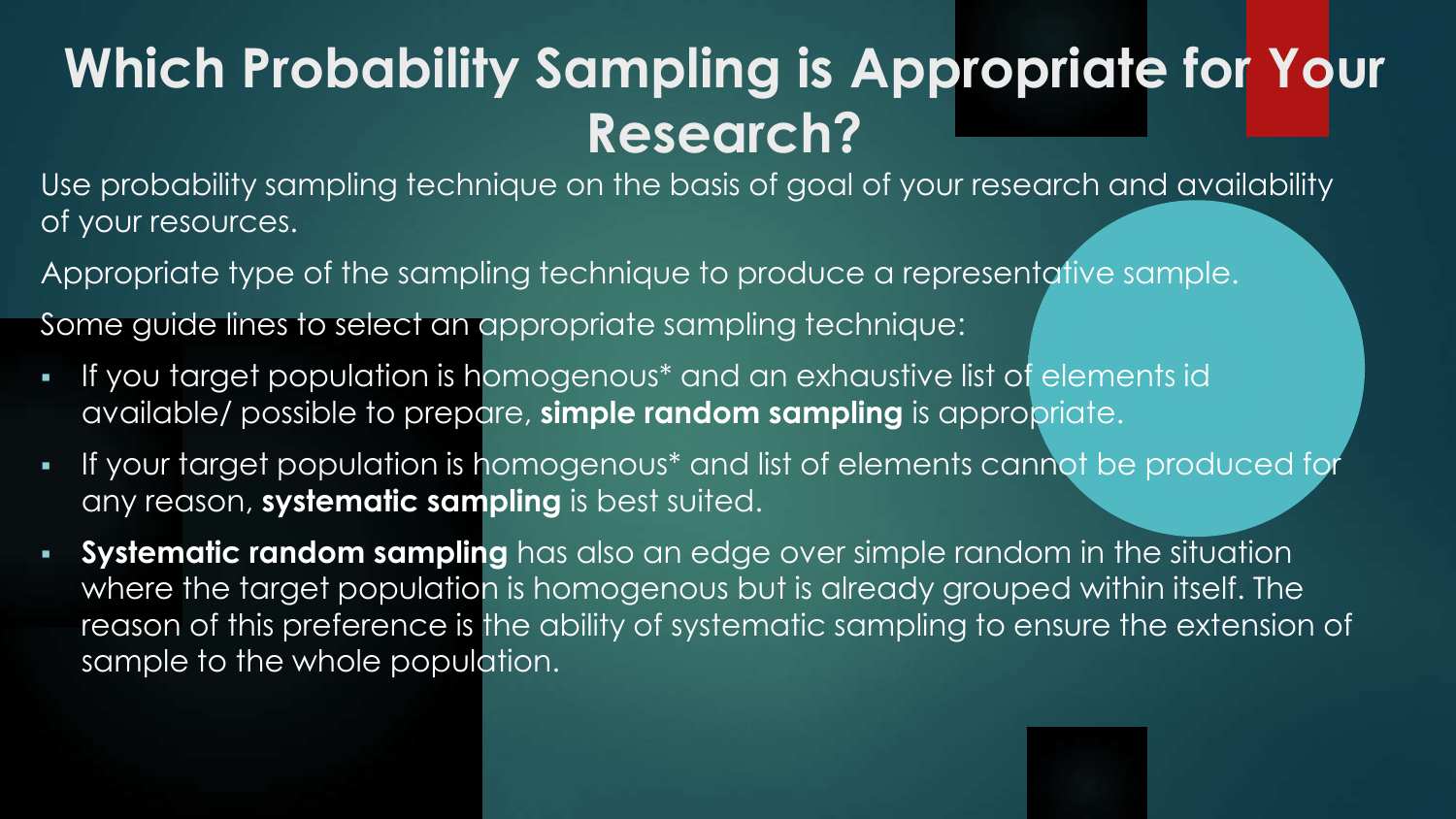- If your target population is heterogeneous\* and is not very much widely spread geographically, **stratified random sampling** is used.
- If your target population is homogenous\* but is spread in a wide geographical area, **cluster sampling** is used.
- Sometimes it happens that the clusters are very big and inclusion of all the elements is not possible; in this case participants are randomly selected within the cluster (using simple random or systematic random sampling). This sampling technique is called as **double staged sampling**.
- If you target population is spread over a wide geographical area and is also heterogeneous\*, **multistage sampling** is most effective.